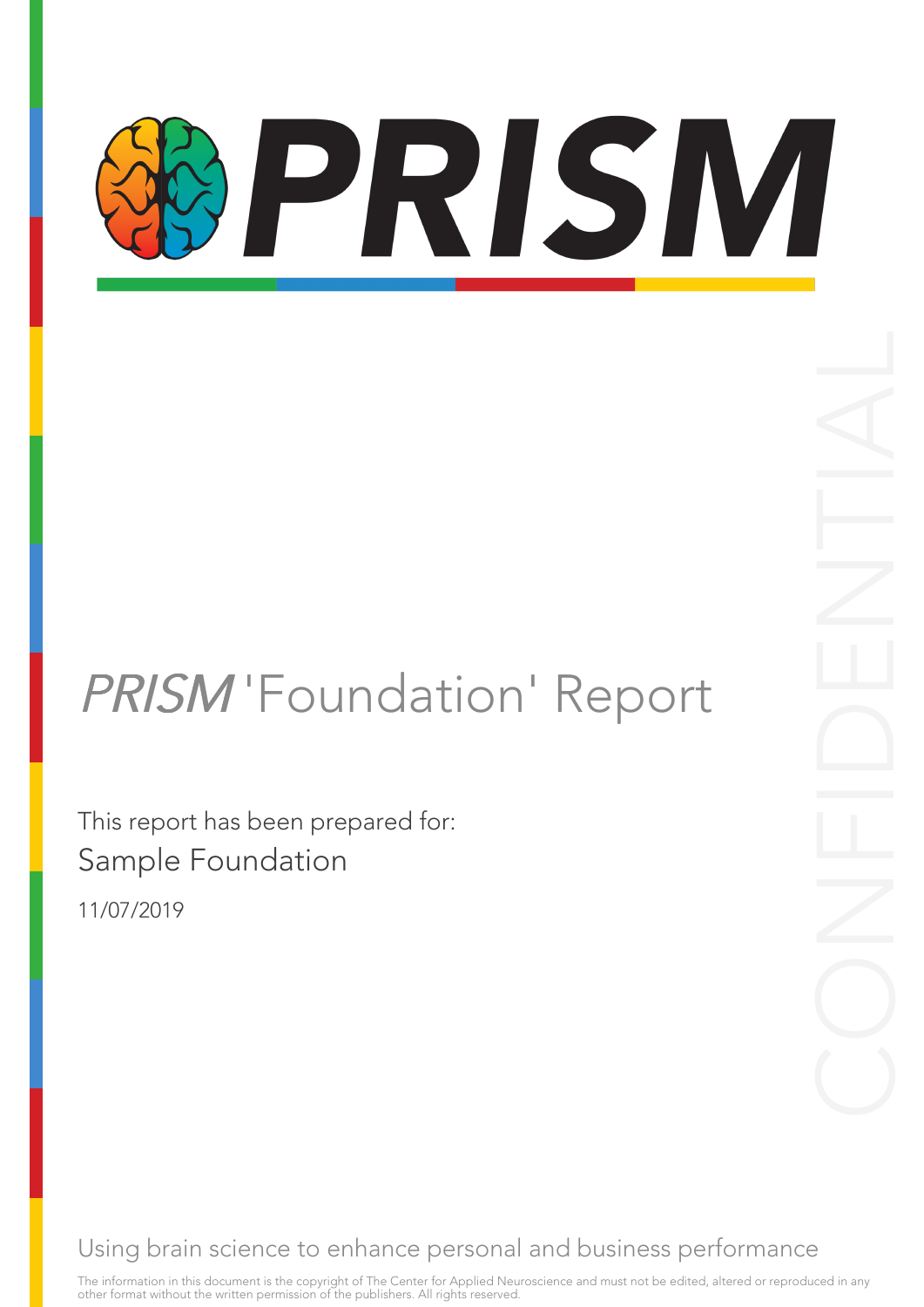

### CONFIDENTIAL

### PRISM Report Contents:

#### SECTION 1. Introduction

- How can PRISM help me?
- Why is PRISM different?
- Interpreting your PRISM Report

#### SECTION 2. Personal Profile

- Your PRISM 8-Dimensional Map
- Dimension Key Points

#### SECTION 3. Your PRISM Profile Narrative - Summary

#### SECTION 4. Benchmark vs. Candidate Comparison [Not requested]

#### SECTION 5. Work Preference Profile

- Work Preference Profile
- Work Aptitude Overview
- Work Environment Performance Predictions

#### SECTION 6. PRISM Quadrant Colour Characteristics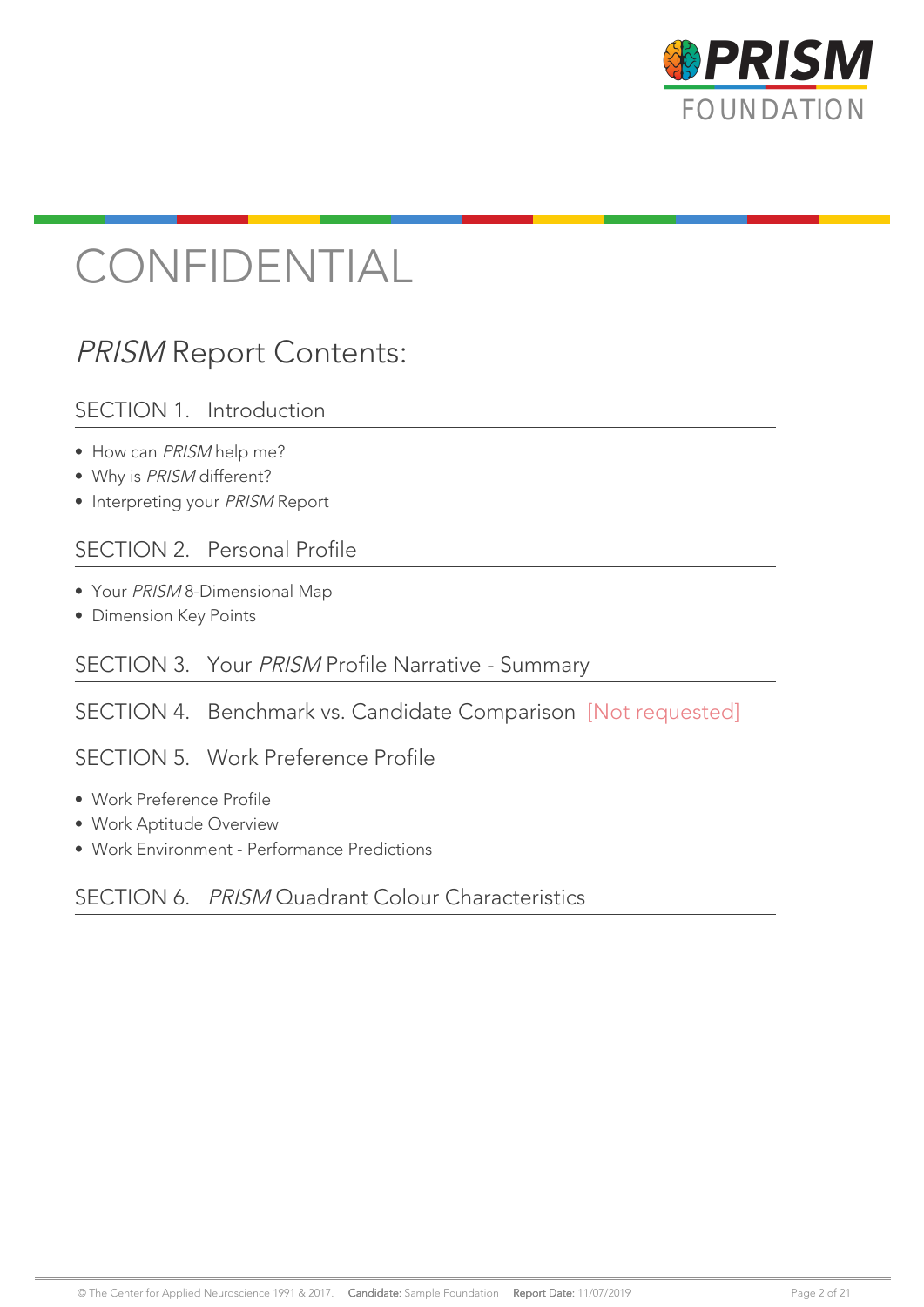

### How can PRISM help me?

#### Dear Sample ,

You recently completed a PRISM Inventory - the self-reporting behavioural instrument. This report has been given to you to provide some feedback about the analysis of your responses to the Inventory. When considering this report's descriptions of your behavioural preferences, it is important to recognise that they are based on the answers you gave and it represents, therefore, the way you see your behaviour, rather than how your behaviour might be described by another person.

It is important to stress that no profiling tool is infallible. As with all self-report instruments, the accuracy of this report depends on the frankness and accuracy with which you completed the Inventory.

An important objective of this report is to help you to learn more about yourself and your behaviour preferences, so that you will be able to exploit your strengths to your best advantage and also minimize the likely impact of those strengths if they are overdone. The more you understand how you approach situations, the better you will be able to work to your full potential and make decisions that result in greater satisfaction. The planning steps below should help you increase your self-knowledge and identify areas of strength and development.

It is important that you set aside some quiet time to read through your report a number of times. Please pay close attention to what it says about you and highlight the statements you believe most accurately describe you.

Next, mark any comments that surprise you or indicate areas where you feel you could improve your effectiveness. Consider these qualities and ask people who know you well about them to see if they are true. If, after reflection, the information still seems to be at odds with your experience, you may find it valuable to discuss the contents with someone who knows you well. No questionnaire will ever know you as well as you know yourself. However, it is possible that in some circumstances, you may not have thought about certain aspects of your behaviour.

Having studied the report carefully, it is important that you draw up a list of those areas that you intend to focus on to help you improve your work and personal life. Carefully examine your current situation and set some realistic goals for increasing your effectiveness. In particular, plan what you are going to do to avoid or guard against those behaviours that may inhibit your effectiveness and performance in the future.

We hope you will find this report both enlightening and rewarding.

 $\sqrt{a}$ 

PRISM Brain Mapping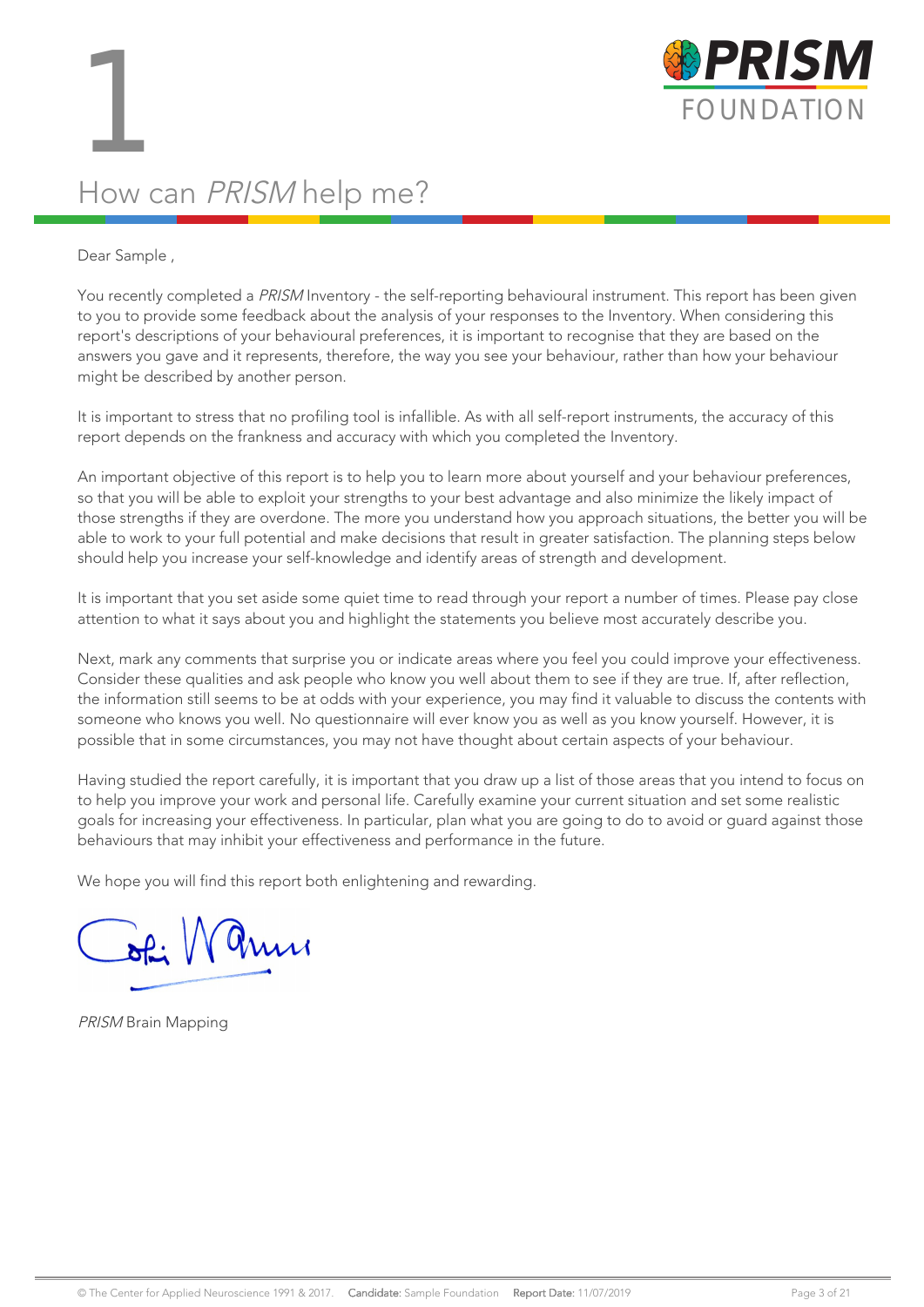

### Why is PRISM different?

PRISM is a neuroscience-based instrument specifically designed to identify the behavioural preferences that directly relate to personal relationships and work performance.

Neuroscience – which has seen most of its major discoveries made in the last 10-15 years – has proved that the brain is remarkably elastic in terms of its capacity for change. PRISM focuses, not only on the brain's functional architecture, but also on how the neural networks interact with brain chemicals such as glutamate, dopamine, noradrenaline, serotonin, testosterone and oestrogen to create behaviour. Modern neuroscience rests on the assumption that our thoughts, feelings, perceptions, and behaviours emerge from electrical and chemical communication between brain cells. It is these very same neuroscientific discoveries that have facilitated the development of the PRISM Brain Mapping Method.

Rather than the theoretical concepts of many traditional tests, PRISM measures the things that people like doing and the behavioural characteristics related to those things. Research shows that people whose interests match their occupations and activities find greater satisfaction, are more productive, and have higher levels of motivation. These results can increase the individual's work performance and enhance the chances of career success. Indeed, a Harvard Business Review study has shown that staff turnover almost doubles when no job suitability match has been undertaken. The study also concluded that 80% of staff turnover can be attributed to mistakes made during the employee selection and recruitment process.

To facilitate understanding, PRISM uses colours to illustrate the behaviour preferences. Although the PRISM model is a metaphor for brain functioning, the PRISM maps represent the dynamic interaction that takes place within the brain and is based on the principle that no one part of the brain does solely one thing, and no one part of the brain acts alone. All our thoughts, emotions and actions are the results of many parts of the brain acting together.

The PRISM chart represents the relationships between the right hemisphere (Green and Blue) and the left

hemisphere (Gold and Red) of the brain, plus the front half of the brain - the motor cortex (Gold and Green) and the rear half of the brain - the sensory cortex (Red and Blue). Red and Gold preferences indicate how a person will tend to behave when engaged in a task and/or when under pressure to achieve results. Green and Blue preferences indicate how a person will tend to behave in a social setting when establishing rapport with others. As the person switches between these two preferences, he or she may display very different - even opposite - behaviours.

Many personality and individual assessment tests are based on bi-polar scales (either/or) type of questions. In other words they identify people as either one thing or another. PRISM differs in how data is gathered and reveals balances and imbalances instead of the 'typecasting' that comes from bi-polar methods.

In addition to PRISM's eight behaviour dimensions, the 'Professional' and 'Personal' report identifies and measures 26 key aspects of work preference. This information allows you to make many links between your natural behaviour preferences and your work behaviour.

The report also enables you to gain an insight into your behavioural preferences from several points of view. In addition to the normal PRISM reports, you can receive outputs on Emotional Intelligence and on 'The Big Five' - one the most widely accepted and used models of personality.

PRISM 'Professional' has a number of added facilities. For example, it manages a 360-degree process with the option to include generic or in-house competencies. It can create team maps and match a team with a team benchmark. There is also a team diagnostic facility which measures a team performance as well as the quality of inter-personal relationships within the team. For information about these facilities, please contact your PRISM Practitioner.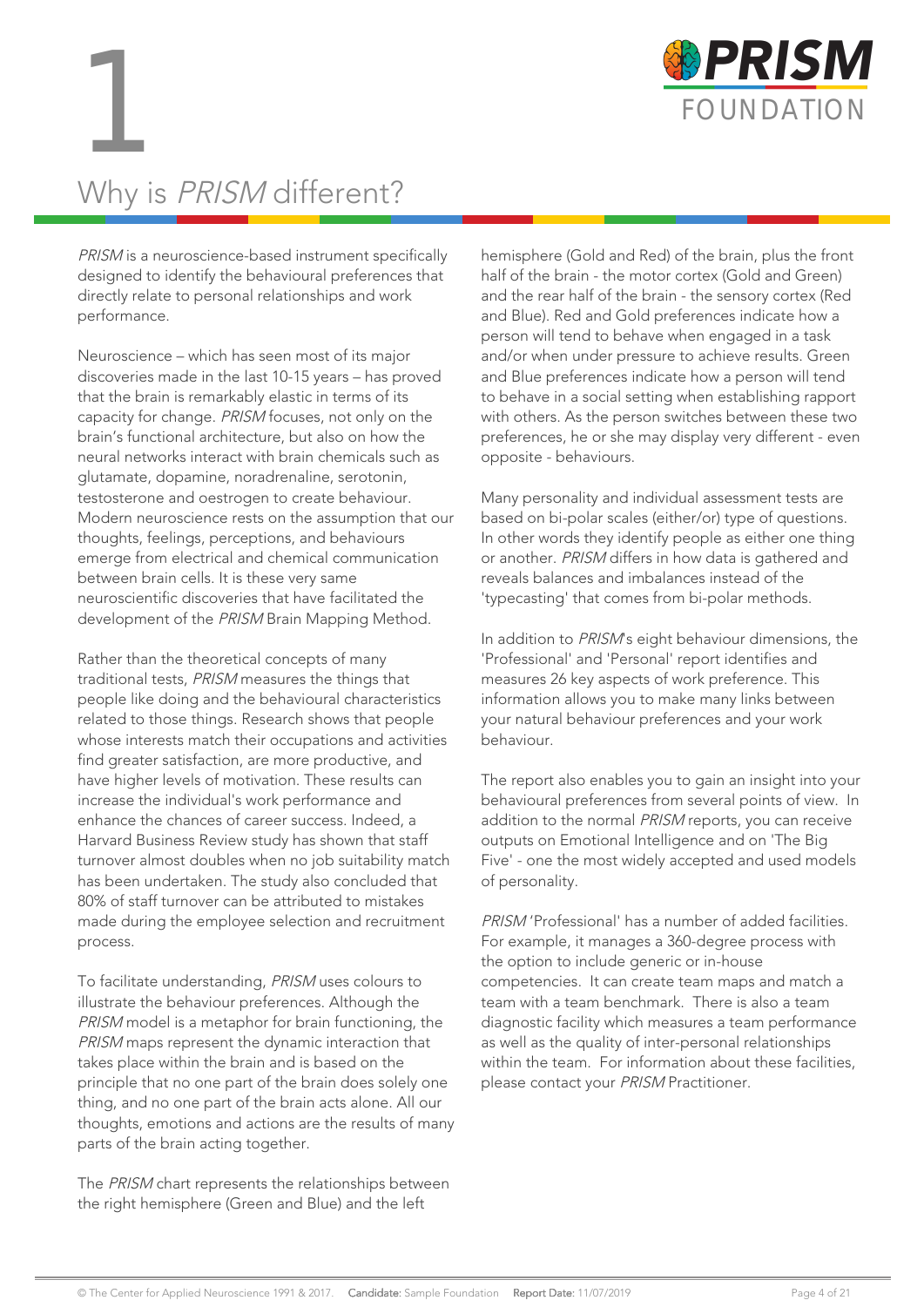



### Interpreting your PRISM Report

PRISM 'Professional' and 'Personal' provide three 'maps' of an individual's behavioural preferences. The 'maps' are referred to as: 'Underlying , Adapted and Consistent'.

The 'Underlying Map' can be described as 'the real you'; your natural, inherent behaviour, or the behaviour used by you when under pressure. It is, therefore, an indication of how you tend to behave when you are either totally relaxed, or, occasionally, when you are under stress and when you feel no need to manage or control your behaviour to present the most appropriate response to the world. It, therefore, indicates the extent to which you are comfortable using these instinctive behaviours. Although it is likely to be your most comfortable behaviour pattern, you will find it necessary to adapt that behaviour from time to time to cope with the demands of everyday living.

The'Adapted Map' is the behaviour pattern that you tend to create to interact with the world at large. It indicates how you believe you need to adapt your 'Underlying' behaviour to achieve success in specific environments e.g. what you think others expect of you, or how you feel others want you to act. In other words, it is the behaviour you borrow on occasions in order to 'get the job done'. For example, how much you feel a need to adjust your natural, instinctive behaviour to meet the demands of your work. The 'Adapted Map' shows a pattern of movement away from the 'Underlying Map' - either outside it or inside it. If you adapt to a significant extent inside the 'Underlying Map', you may feel a degree of frustration at being unable, on occasions, to use your natural preferences to the full. On the other hand, if you adapt outside your 'Underlying Map', you may feel stressed at times, especially if the adapting carries on for a prolonged period of time.

Like everyone else, your overall behaviour is not based totally on either your 'Underlying' or 'Adapted' profiles which are, inevitably, only used by you for a relatively small proportion of your overall time. On the other hand, the 'Consistent Map' takes into consideration your responses which are consistent with both your 'Adapted' and 'Underlying Maps' and presents a picture of how you tend to behave for most of your time - the view that most other people probably have of you.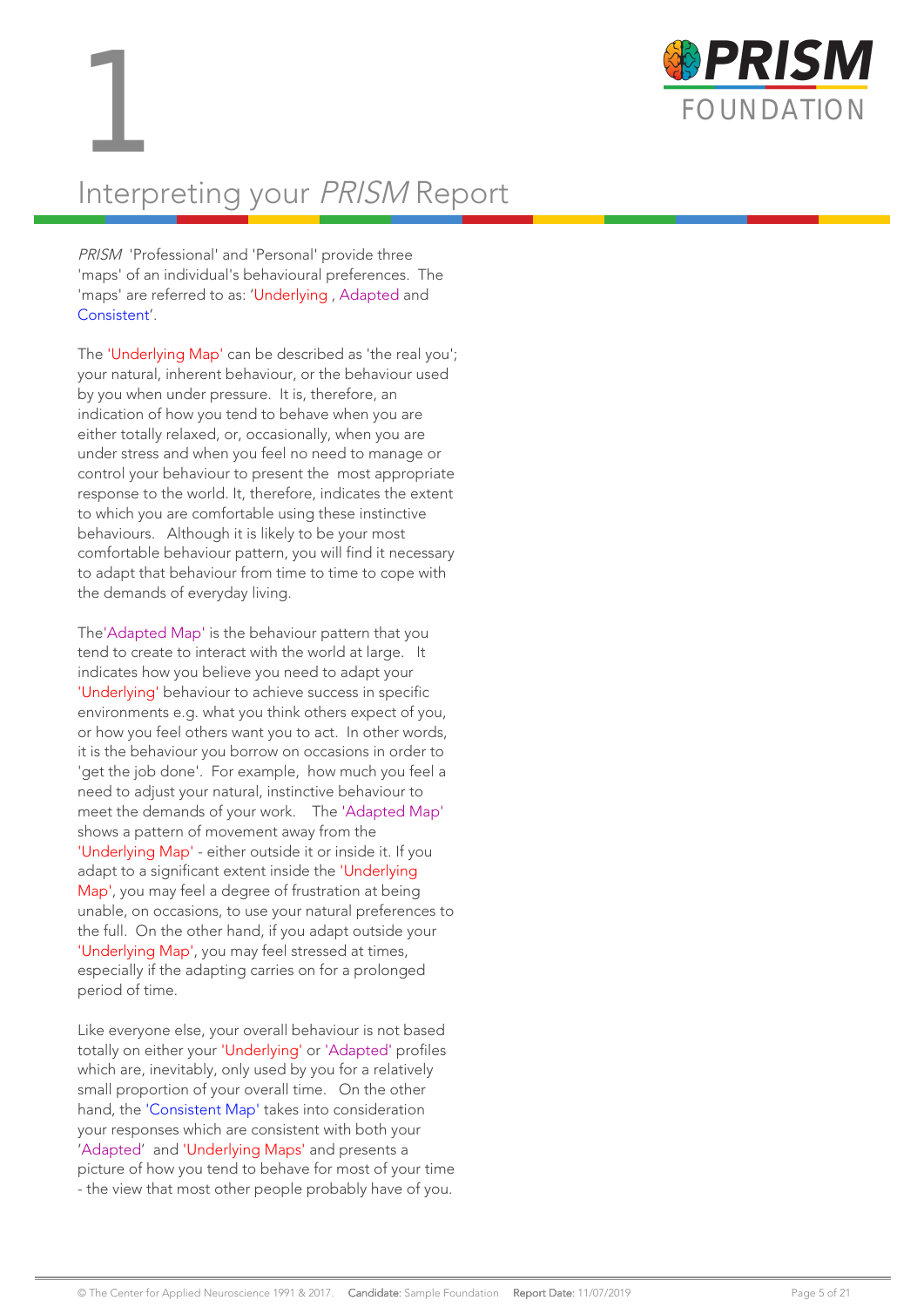

Important: Any profiling tool, such as PRISM, should never be used to make a recruitment or re-deployment decision unsupported by other techniques. © The Center for Applied Neuroscience 1991 & 2019.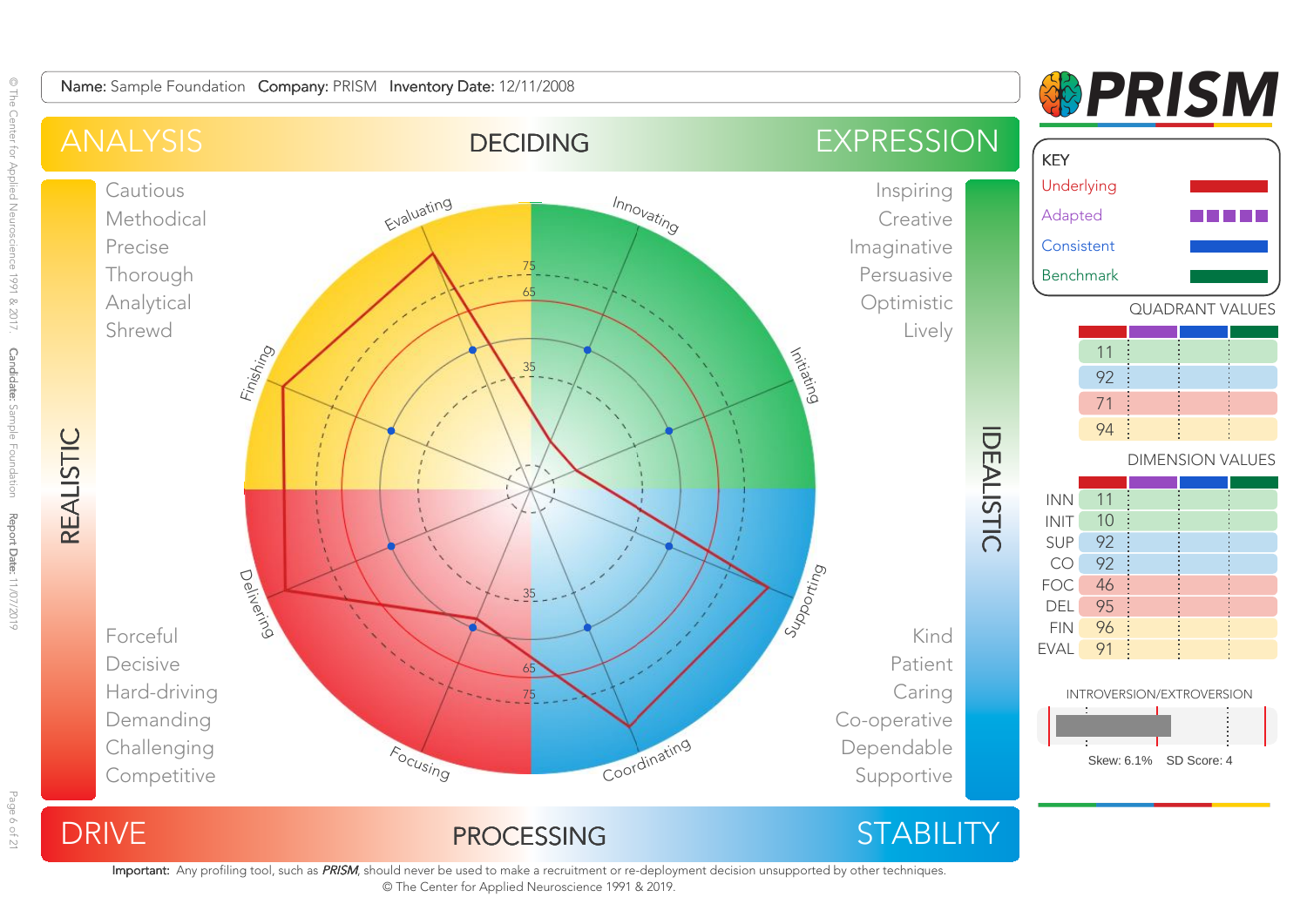



|                   | <b>CHARACTERISTICS</b>                                                                                                                                                                                                                                                                                                                                                          |                                                                                                                                                                                                   |  |  |
|-------------------|---------------------------------------------------------------------------------------------------------------------------------------------------------------------------------------------------------------------------------------------------------------------------------------------------------------------------------------------------------------------------------|---------------------------------------------------------------------------------------------------------------------------------------------------------------------------------------------------|--|--|
| <b>DIMENSION</b>  | <b>STRENGTHS</b>                                                                                                                                                                                                                                                                                                                                                                | POTENTIAL WEAKNESSES<br><b>IF STRENGTHS ARE OVERDONE</b>                                                                                                                                          |  |  |
| Innovating        | Imaginative, innovative thinker.<br>Generates ideas and concepts.<br>Visualises outcomes.<br>Creates original solutions.<br>Unorthodox, fertile-minded and radical.                                                                                                                                                                                                             | Low attention to detail.<br>Has difficulty explaining own ideas.<br>Absent minded and forgetful.<br>Dislikes criticism and following rules.<br>Can be wayward and independent.                    |  |  |
| Initiating        | Outgoing, animated and entertaining.<br>Articulate and persuasive.<br>Establishes rapport easily.<br>High-spirited, jovial and light-hearted.<br>Good at achieving 'win-win' negotiations.                                                                                                                                                                                      | Over optimistic and unrealistic.<br>Fails to follow through or deliver.<br>Easily bored and distracted.<br>Need to be entertaining and popular.<br>Makes impetuous, intuitive decisions.          |  |  |
| Supporting        | Kind hearted, harmonious and caring.<br>Dislikes conflict and aggressive people.<br>Unassertive and over sensitive.<br>Supportive of others.<br>Handles repetitive or routine work well.<br>Uncomfortable making tough decisions.<br>Good natured and accommodating.<br>Dislikes pressure or fast pace.<br>Considerate, kindly and compassionate.<br>Uncomfortable with change. |                                                                                                                                                                                                   |  |  |
| Co-ordinating     | Makes good use of other people's skills.<br>Encourages opinions and participation.<br>Broad minded and collaborative.<br>Remains calm when under pressure.<br>Consultative and open-minded.                                                                                                                                                                                     | Lacks drive and independence of mind.<br>Relies heavily on gaining agreement.<br>Laid-back and casual.<br>Can appear detached and laid back.<br>Too tolerant of inappropriate behaviour.          |  |  |
| Focusing          | Blunt, outspoken, forceful and dominant.<br>Authoritative, assertive and challenging.<br>Copes well with adverse conditions.<br>Driven to win and achieve status.<br>High pressure negotiating skills.                                                                                                                                                                          | Irritable and easily frustrated.<br>Provocative and argumentative.<br>Poor listener when under pressure.<br>Suspicious of the motives of others.<br>Quick to anger and volatile.                  |  |  |
| <b>Delivering</b> | Self-reliant and venturesome.<br>Independent and self-motivated.<br>Practical, determined and autocratic.<br>Works well when under pressure.<br>Likes structure and organisation.                                                                                                                                                                                               | Can be over-competitive for status.<br>Inflexible and single-minded.<br>Uncomfortable with sudden change.<br>Frustrated by others' low commitment.<br>Insensitive to others' emotional needs.     |  |  |
| <b>Finishing</b>  | Strong attention to detail and accuracy.<br>Conscientious, painstaking and orderly.<br>Good at communicating complex data.<br>Focuses on accuracy and high standards.<br>Follows tasks through to completion.                                                                                                                                                                   | Insular, pedantic and slow moving.<br>Dislikes delegating to others.<br>Uneasy making contact with strangers.<br>Intolerant of errors or disorganisation.<br>Prone to worrying unduly or anxiety. |  |  |
| <b>Evaluating</b> | Questions the validity of data.<br>Checks the pros and cons of all options.<br>Does not accept things at face value.<br>Makes astute decisions based on facts.<br>Fair-minded and unemotional.                                                                                                                                                                                  | May be seen as sceptical and cynical.<br>Can be uninspiring and negative.<br>Appears indifferent to others' feelings.<br>Slow and cautious when deciding.<br>Unreceptive to new, untried ideas.   |  |  |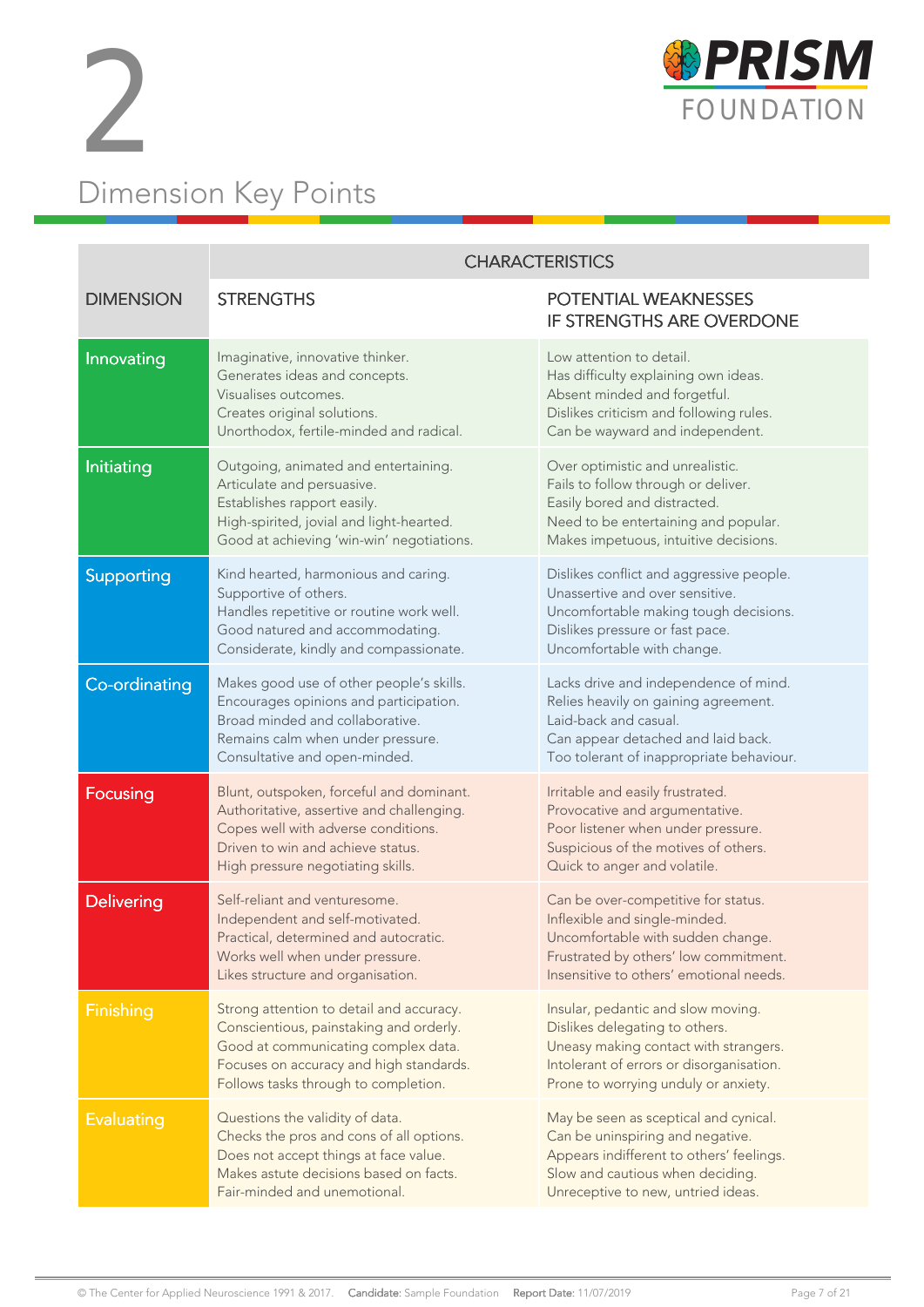# 3 FOUNDATION Your PRISM Profile Narrative - Summary



#### This narrative is based on your Underlying profile

### Overview of your profile

The following text narrative is based on the responses that you gave in the **PRISM** Inventory. According to those responses, you rated the following descriptors as most accurately describing your preferred behaviours and, therefore, the ones which you are most comfortable using:

Accurate, Analytical, Appraises data, Asks for opinions, Assesses accurately, Attentive to detail, Categorical, Choosey, Competitive, Detailed, Exact, Harmonious, Methodical, Meticulous, Neat and tidy, Orderly, Painstaking, Patient, Perceptive, Perfectionist, Precise, Prudent, Quality-focused, Questioning, Self-assured, Self-sufficient, Thorough, Watchful, Weighs pros and cons, Well-organised

You also rated the following descriptors as least accurately describing your preferred behaviours and, therefore, the ones that you are least comfortable using and the ones which you prefer to avoid:

#### Aggressive, Animated, Assertive, Dominant, Entertaining, Enthusiastic, Envisioning, Experimental, Exuberant, Fertile-minded, Full of life, Fun-loving, Generates ideas, High-spirited, Imaginative, Ingenious, Innovative, Inventive, Jovial, Lively, Original thinking, Outgoing, Produces novel ideas, Promotes participation, Pushy, Radical thinking, Shrewd, Sparkling, Sympathetic, Vivacious

You tend to be factual and reliable, completing work with precision and accuracy. You are extremely well focused and generally avoid unnecessary risk or trouble. You know that shortcuts are sometimes costly in the long run, so you stick firmly to your high standards. You prefer to work in small groups rather than in front of large crowds. When you appear to be insensitive, it is usually because you are focusing completely on the task at hand. You are careful and consistent, but sometimes your analytical nature turns others off. You have a strong need to achieve success, and you will feel stifled and lacking in motivation if you fail to reach your personal goals. You build relationships slowly, having an inherently suspicious and questioning nature. Overall, the most important factor in your behaviour is your focus on matters of efficiency and productivity. You tend to place more emphasis on practical matters than on social issues, and your actions are normally based on a rational rather than an emotional response to your situation, albeit you do have an underlying focus on people-related matters. You are a relatively self-contained individual, whose general approach to problems tends to be somewhat detached and dispassionate. While you possess a sociable side, this still reflects your calm style, and for this reason you find emotional displays and uncontrolled openness in other people annoying and distracting. You prefer to work within a well organised system, but you will also look for some freedom of action and independence.

Your profile indicates that you have a distinct preference for introversion and will, therefore, usually prefer to work alone and control your own feelings, process your thoughts internally before sharing them with others, explore options independently, avoid attention from strangers, pause and think before speaking or acting, inwardly focus and think things through slowly, seek solo, close experiences with select individuals and pursue depth of experiences. You are naturally a serious, quiet, private person who may prefer writing to talking, and enjoys handling individual assignments without interruptions.

#### Your profile indicates that you: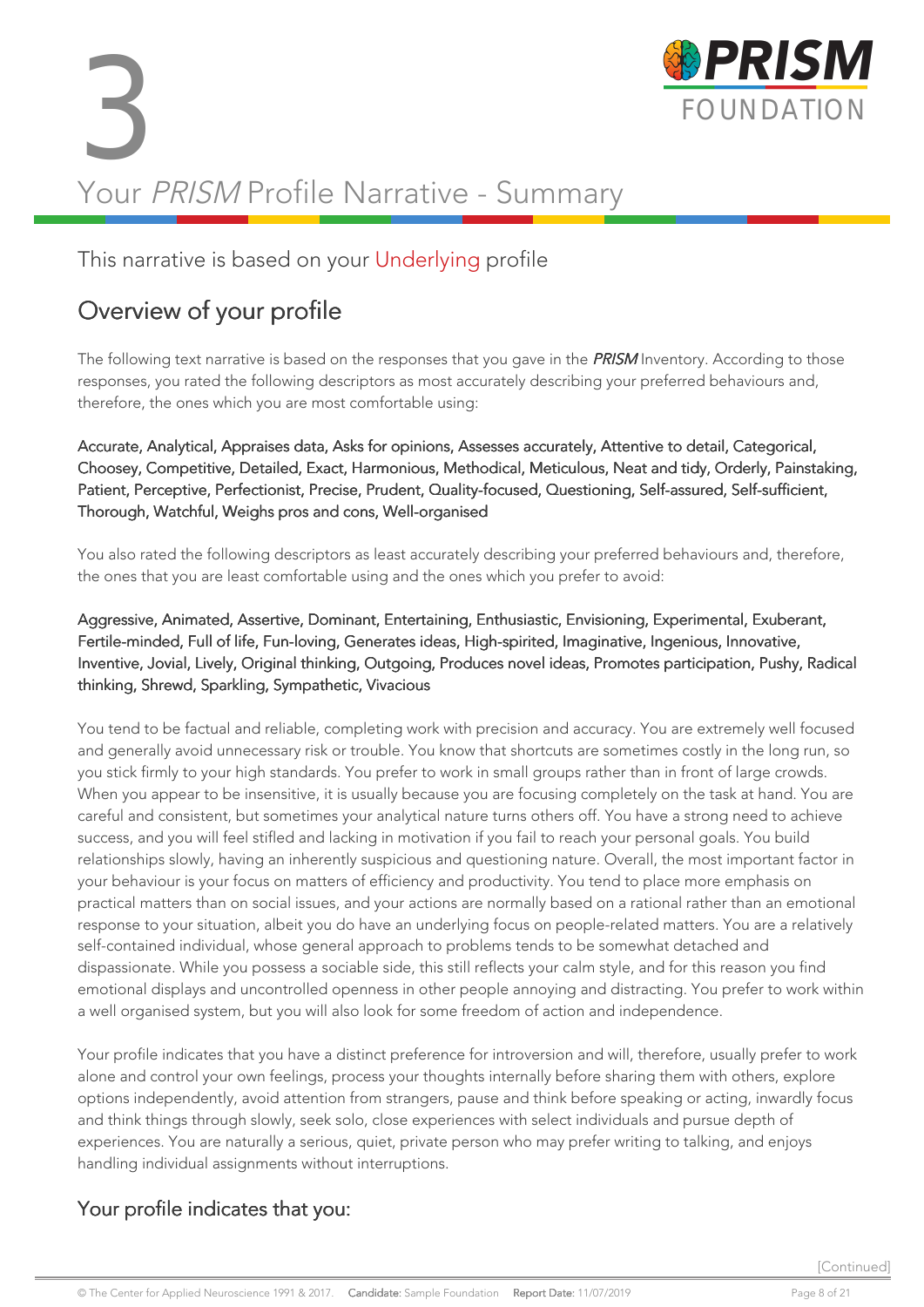

### Your PRISM Profile Narrative - Summary [Continued]

- Take responsibilities seriously.
- Are competent, industrious and reliable.
- Can work well alone and with the minimum of supervision.
- Perform quality work and always give your best.
- Can be a willing and effective team player.
- Enjoy being valued for the support you give to others.
- Get along well with most people.
- See what needs to be done and do it.
- Handle pressure and difficult conditions well.
- Have the drive and determination to overcome obstacles.

#### You need to bear in mind that your profile also indicates that you will:

- Are suspicious of new or unconventional ideas
- Find it difficult to establish rapport easily with strangers
- Have difficulty dealing with sudden or frequent changes
- Appear detached and guarded at times
- Are uncomfortable dealing with abstract concepts or ideas
- Prefer established ways of working rather than finding new ones

Taking into consideration your strongest behaviour preferences, you need to be aware of the potential problems that could arise if those strengths are overdone when you are under considerable pressure, stressed, or in conflict with others. In such circumstances, it is possible that you may demonstrate some or all of the following characteristics:

- Pessimistic
- Possessive
- Judges others harshly
- Fussy
- Withdraws emotionally from the people
- Becomes uncommunicative
- Excessively rational
- Aggressive
- Uses sarcasm
- Conforms rigidly to rules

#### To enhance your overall performance, you should consider:

- Not being too critical or judgemental when others are telling you their problems.
- Trying to relax and loosening up a little.
- Being more tolerant when others make mistakes.
- Being careful not to talk over other people. Trying to use a vocabulary that is appropriate to the situation.
- Learning to express your emotional side and sharing your feelings with people you trust.
- Being less sensitive to comments and remarks made by others.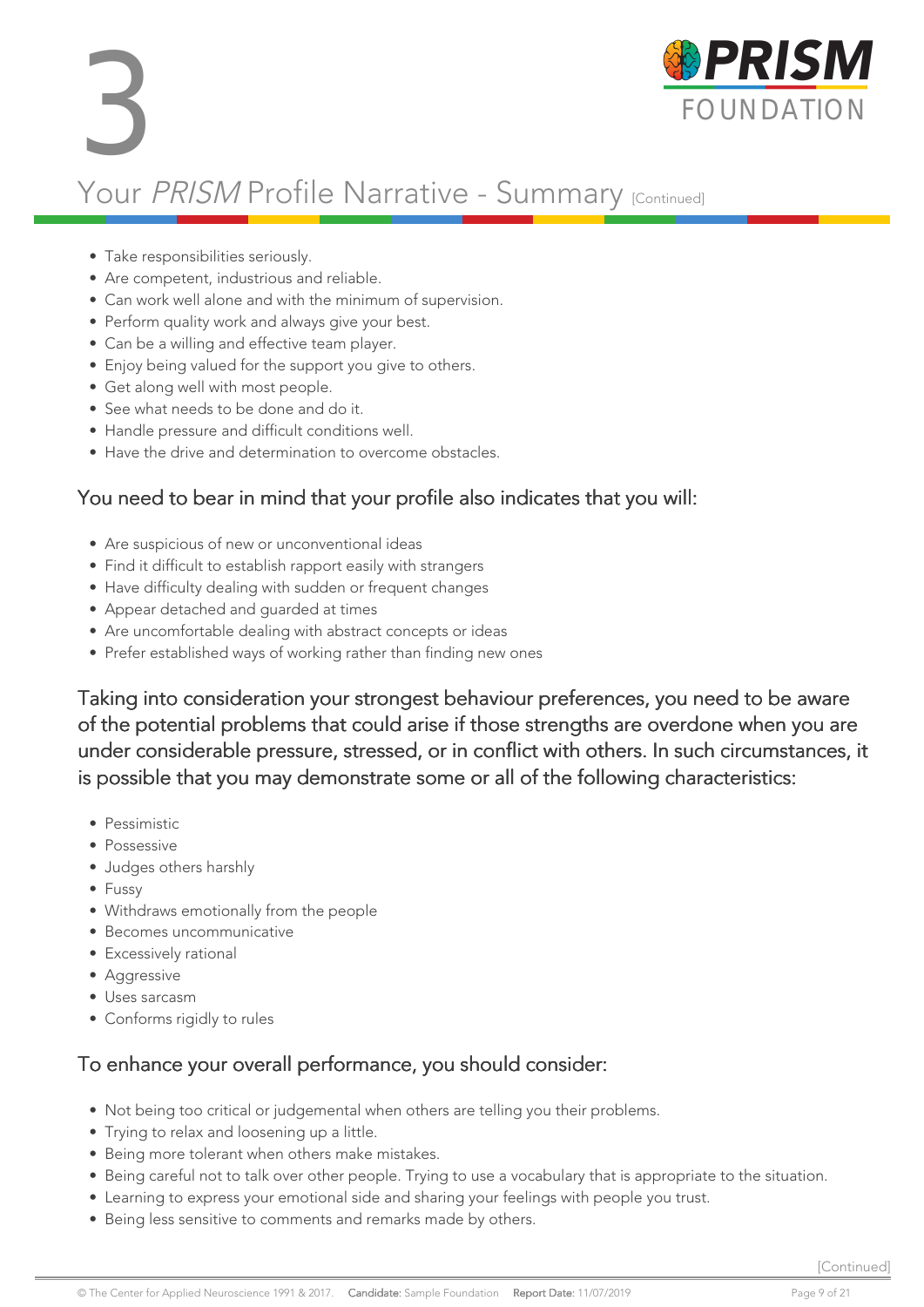

- Making more decisions on the basis of what is in your best interests.
- Trying to be more patient and less forceful.

#### Least preferred behaviours - Your least preferred behaviours indicate that:

You will try to avoid situations which require you to be totally radical or creative. Not naturally flexible, innovative, adaptable or unconventional, you do not demonstrate a strong desire to find new mental challenges. In a work situation you should not, therefore, be relied upon for the creation of ingenious, new ideas or novel strategies and it is unlikely that you will devote much of your energy to finding new or radical ways of doing things. You are also unlikely to be comfortable in roles which lack structure or clear direction.

You will try to avoid situations which require you to be sociable with strangers. Not naturally outgoing or gregarious you are unlikely to have the flexibility of thought to find the most radical route to accomplish whatever needs to be done. You do not really enjoy being the centre of attention and will not normally be bubbly, freespirited or light-hearted. You are unlikely to act on impulse and tend to think through the consequences of your actions. You are unlikely to be highly effective when it comes to picking up ideas and moving them forward or selling new ideas to others.

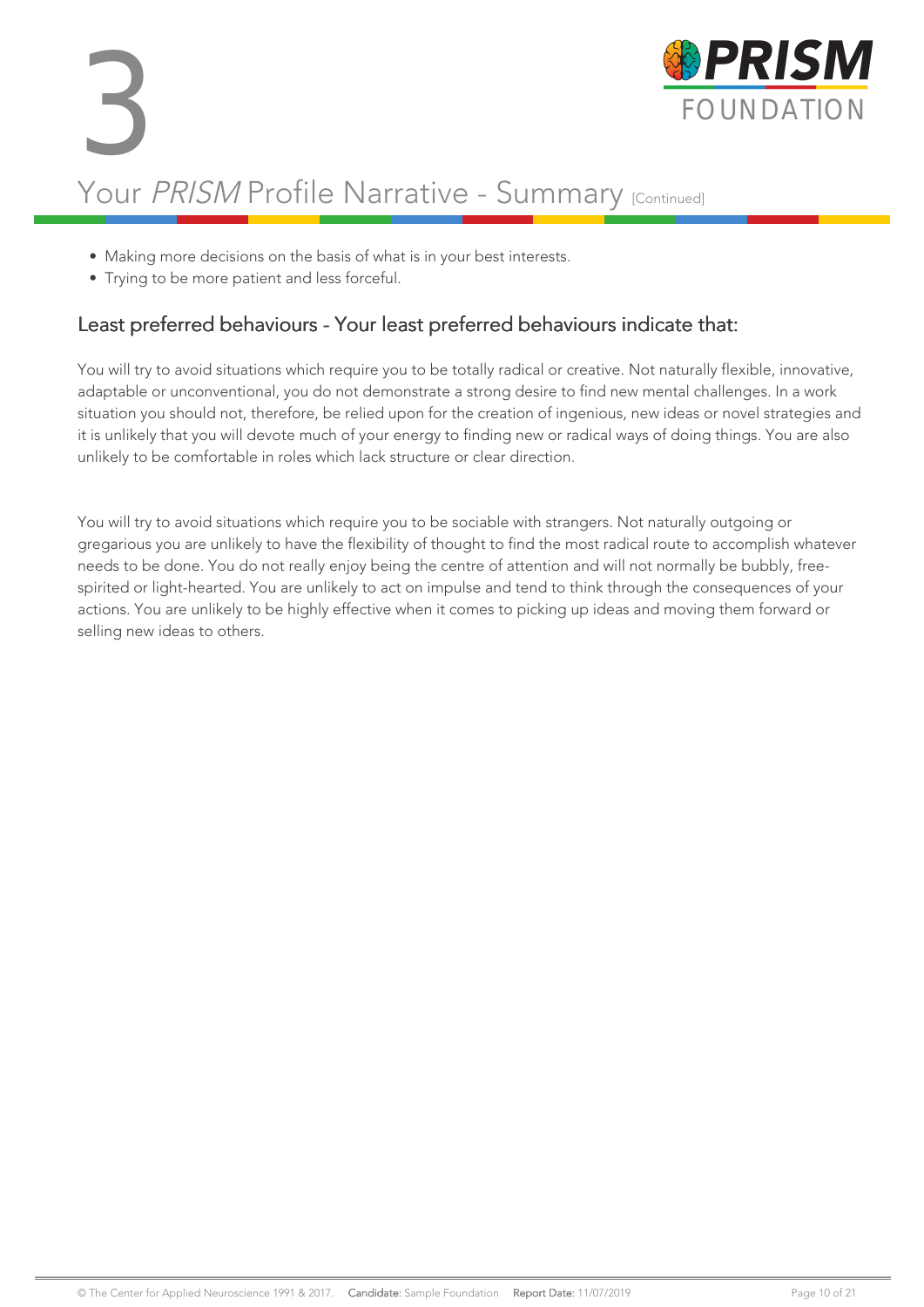

# 5 FOUNDATION Work Preference Profile

This report summarises some of your natural work preferences and plots them against preference segments ranging from 'Avoided Preference' i.e. a work behaviour which you tend to be uncomfortable using, to 'Very Strong Preference' i.e. a behaviour which you tend to use instinctively most of the time, but which could become an 'overdone strength', and therefore counter-productive, when you are under pressure or in conflict with others. This report reflects your self-expressed preferences. Whether or not you use these preferences as stated will, of course, depend on a variety of factors such as organisational culture and the way in which you are managed on a day-today basis. It is also important to remember that people switch between social and task behaviours. A person can, therefore, be "outgoing" and "talkative" socially, but also be "demanding" and "single-minded" when engaged on a task or project.

Your scores in this section are based on your instinctive or underlying behaviours and reflect your ideal level of comfort with the relevant activities. It is, however, likely that you will feel the need to modify these preferences from time to time to cope with the demands of your everyday life.

#### KEY: Candidate (Underlying)

| Being cautious, but not fearful. Making careful, well thought<br>out, astute decisions.                                                                                          | Avoided<br>Very Strong<br>Weak<br>Moderate<br>Strona<br>Preference<br>Preference<br>Preference<br>Preference<br>Preference        |
|----------------------------------------------------------------------------------------------------------------------------------------------------------------------------------|-----------------------------------------------------------------------------------------------------------------------------------|
| A tendency to be calm, stable and unflustered and to have a<br>strong preference for being rational and rather impervious to<br>stress and environmental pressures.              | Avoided<br>Weak<br>Moderate<br><b>Very Strong</b><br>Strong<br>Preference<br>Preference<br>Preference<br>Preference<br>Preference |
| Comfortable working independently to achieve tough<br>objectives or tight deadlines. Working in an environment that is<br>results-driven, physically challenging and fast-paced. | Avoided<br>Weak<br>Moderate<br><b>Very Strong</b><br>Strong<br>Preference<br>Preference<br>Preference<br>Preference<br>Preference |
| Being able to concentrate for long periods on large quantities<br>of complex information. Paying close attention to rules,<br>instructions or detailed specifications.           | Avoided<br>Weak<br><b>Very Strong</b><br>Moderate<br>Strong<br>Preference<br>Preference<br>Preference<br>Preference<br>Preference |
| Building group consensus and making good use of others'<br>talents. Consulting and enabling others to take part in the<br>decision making process.                               | Avoided<br>Weak<br>Moderate<br>Very Strong<br>Strona<br>Preference<br>Preference<br>Preference<br>Preference<br>Preference        |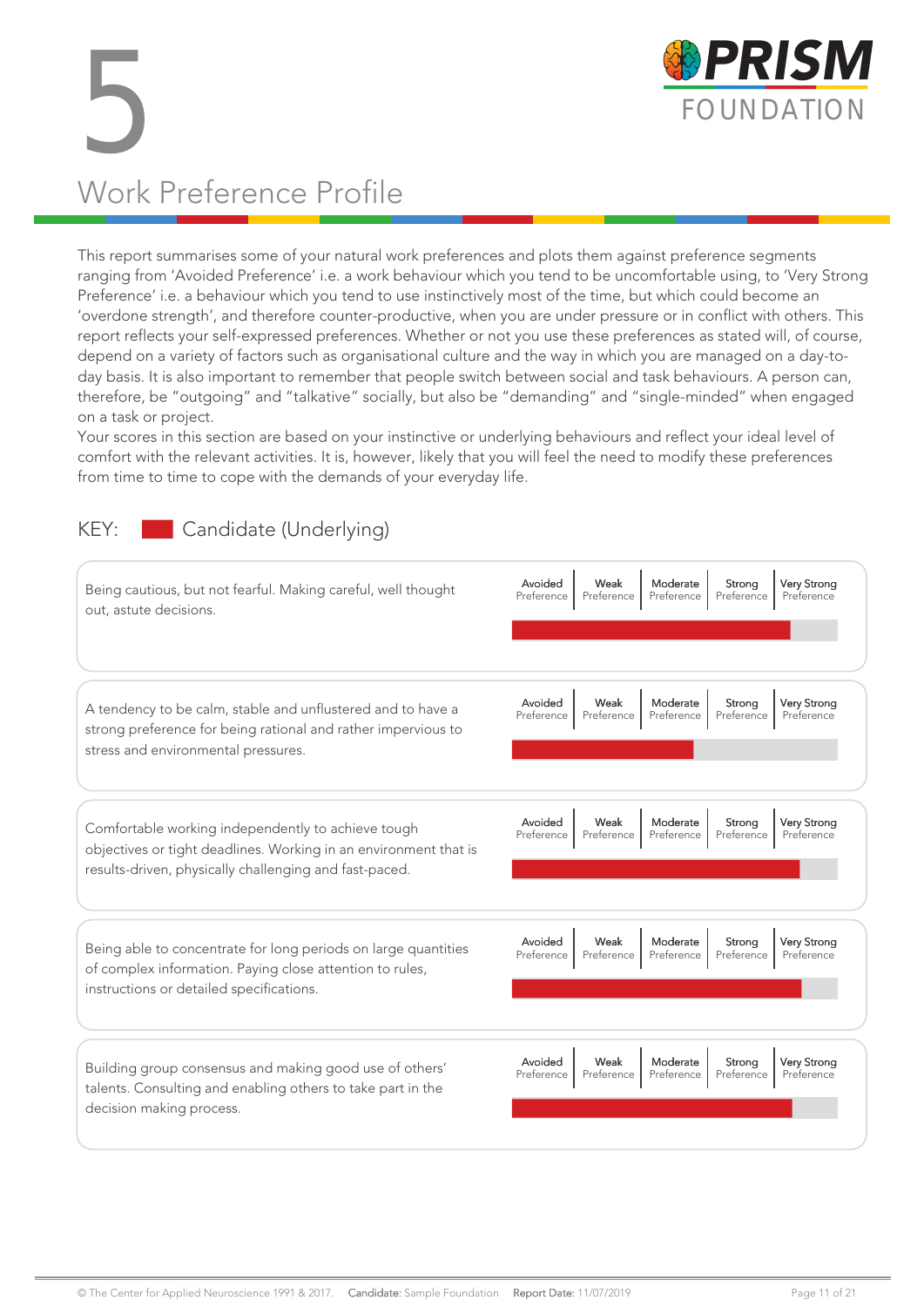



### KEY: Candidate (Underlying)

| Creating imaginative and innovative concepts, or visualising<br>outcomes or solutions.                                                                                                                                                   | Avoided<br>Weak<br>Moderate<br><b>Very Strong</b><br>Strong<br>Preference<br>Preference<br>Preference<br>Preference<br>Preference |
|------------------------------------------------------------------------------------------------------------------------------------------------------------------------------------------------------------------------------------------|-----------------------------------------------------------------------------------------------------------------------------------|
| Likely to be able to adapt to a range of situations and to<br>tolerate both criticism and challenge. Also likely to be able to<br>maintain consistent performance in a wide range of situations<br>and when under considerable pressure. | Avoided<br><b>Very Strong</b><br>Weak<br>Moderate<br>Strong<br>Preference<br>Preference<br>Preference<br>Preference<br>Preference |
| Being cheerful, talkative and outgoing with strangers. Having a<br>strong need to interact socially with others for most of the time.                                                                                                    | Avoided<br>Weak<br>Moderate<br>Strong<br><b>Very Strong</b><br>Preference<br>Preference<br>Preference<br>Preference<br>Preference |
| Taking and implementing tough, unpopular decisions despite<br>strong opposition. Confronting or challenging others in a<br>forthright or provocative manner.                                                                             | Avoided<br>Very Strong<br>Weak<br>Moderate<br>Strong<br>Preference<br>Preference<br>Preference<br>Preference<br>Preference        |
| A tendency to be sympathetic, co-operative and considerate,<br>and have a strong preference for deferring to others and for<br>relating to them by being tolerant and accommodating.                                                     | Avoided<br><b>Very Strong</b><br>Weak<br>Moderate<br>Strong<br>Preference<br>Preference<br>Preference<br>Preference<br>Preference |
| A tendency to be independent, forthright and demanding, and<br>to have a strong preference for relating to others by being<br>tough, distant and persistent.                                                                             | Avoided<br>Weak<br>Moderate<br><b>Very Strong</b><br>Strong<br>Preference<br>Preference<br>Preference<br>Preference<br>Preference |
| Likely to have a high level of motivation and to show high levels<br>of commitment to long-term goals and results which are<br>pursued in the face of obstacles and setbacks.                                                            | Avoided<br>Weak<br>Moderate<br>Very Strong<br>Strong<br>Preference<br>Preference<br>Preference<br>Preference<br>Preference        |
| Likely to be effective in persuading others to change their<br>viewpoint or to adopt their interpretation of a situation, or the<br>need for action.                                                                                     | Avoided<br>Weak<br>Moderate<br>Very Strong<br>Strong<br>Preference<br>Preference<br>Preference<br>Preference<br>Preference        |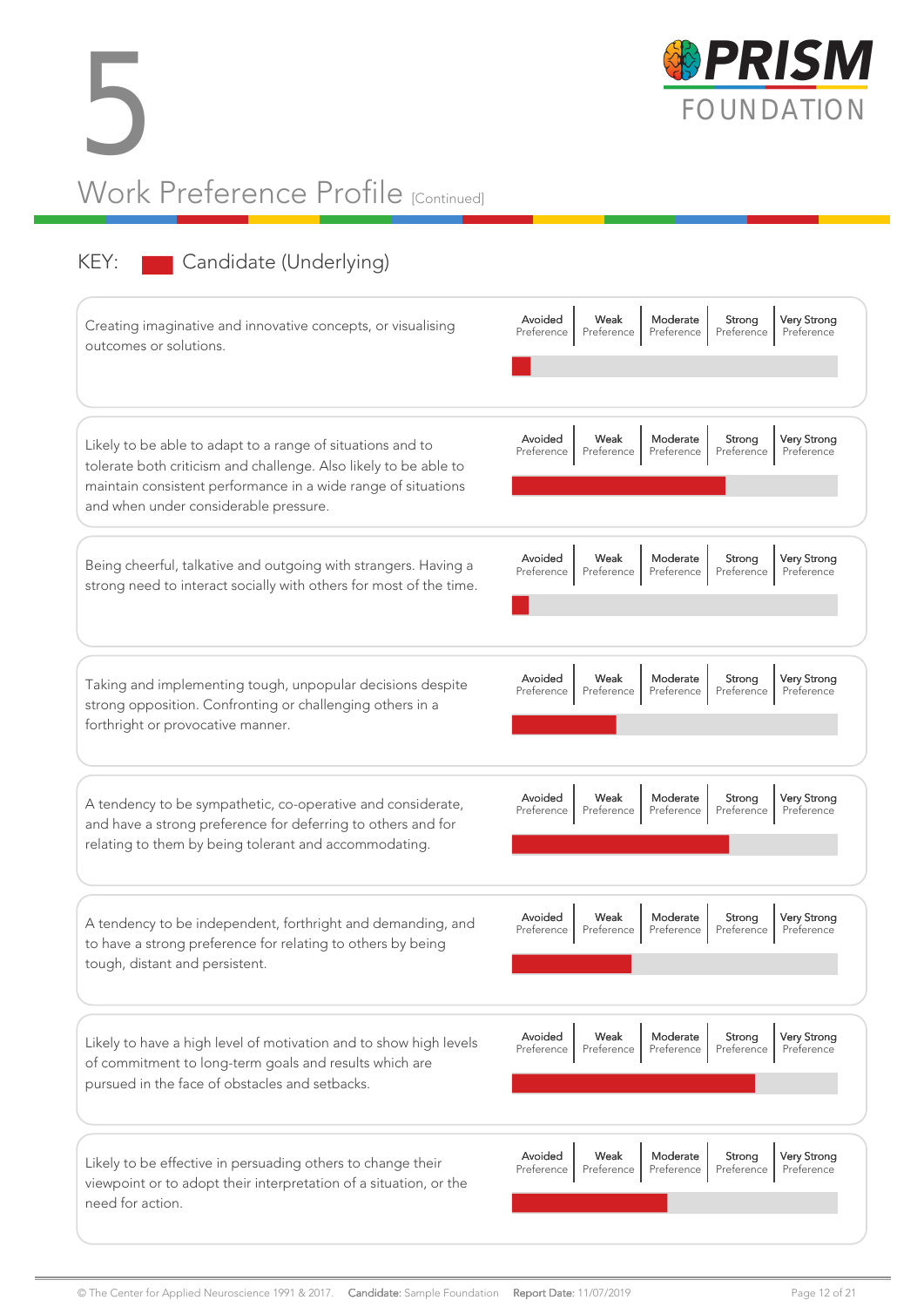

# 5 Work Aptitude Overview

Aptitudes are natural mental or physical talents - special abilities for doing, or learning to do, certain kinds of things easily and quickly. Work aptitude measurements are designed to predict someone's potential to enjoy, learn or undertake specific activities. This is important because the information helps identify what types of tasks are most readily mastered by that individual. Given sufficient intelligence and drive, you can become competent in just about anything you set your mind to. But if you do not have an innate aptitude for a job, you are not likely to be very happy doing it.

Your Work Aptitude scores are based on questions that are entirely separate from those associated with your three behavioural preference maps. For this reason, the bar chart colour for displaying this measurement is different from the colours used in the Underlying, Adapted and Consistent maps.

| Practical and mechanical                                                                                                                                                                                                                                                                                                                                                                                                                     | Weak                           | Moderate | Strong     |
|----------------------------------------------------------------------------------------------------------------------------------------------------------------------------------------------------------------------------------------------------------------------------------------------------------------------------------------------------------------------------------------------------------------------------------------------|--------------------------------|----------|------------|
| enjoy hands-on activities and prefer a work environment that not only<br>fosters technical and mechanical competence, but also provides work that<br>produces tangible results. I have an aptitude for working with tools and<br>operating machines, and enjoy working outdoors and physical activity. I<br>prefer to use tried and tested methods and to follow established patterns,<br>but I also like physically challenging activities. | Candidate's expressed aptitude |          | 100<br>100 |
|                                                                                                                                                                                                                                                                                                                                                                                                                                              | $\sqrt{2}$                     | النامما  |            |

#### Investigative and analytical

I enjoy investigating things and solving complex problems. I enjoy working alone and would rather analyse data and formulate ideas than take part in tasks that involve leading, selling, or persuading others. I have an interest in the realities of the physical world, but prefer thinking over doing. I would prefer to avoid highly structured situations with externally imposed rules and I sometimes feel uncomfortable in social situations, especially with strangers.

| Weak                           |  | Moderate Strong |  |
|--------------------------------|--|-----------------|--|
| Candidate's expressed aptitude |  |                 |  |
|                                |  | 88              |  |
|                                |  |                 |  |

#### Creative and artistic

I enjoy creative work in the areas of music, writing, dance, performance and art, and prefer to be in environments which offer freedom from strict operating procedures and structured activities. I am comfortable working alone and have a need for personal expression. I can be sensitive and emotional at times. I enjoy attention and praise for my own artistic and creative achievements, but can be sensitive to criticism.

|       | Weak                           | Moderate Strong |  |
|-------|--------------------------------|-----------------|--|
|       | Candidate's expressed aptitude |                 |  |
| $-13$ |                                |                 |  |
|       |                                |                 |  |
|       |                                |                 |  |
|       |                                |                 |  |

#### Social and empathetic

I enjoy dealing with people and dislike impersonal tasks that revolve around working with data and material things. I prefer to form close interpersonal relationships with others, and like teaching, helping and solving social problems. I tend to be concerned about human welfare, and am motivated by work that helps to overcome interpersonal problems and mediate disputes. I have good social and inter-personal skills, but I am less comfortable with mechanical and scientific activities.

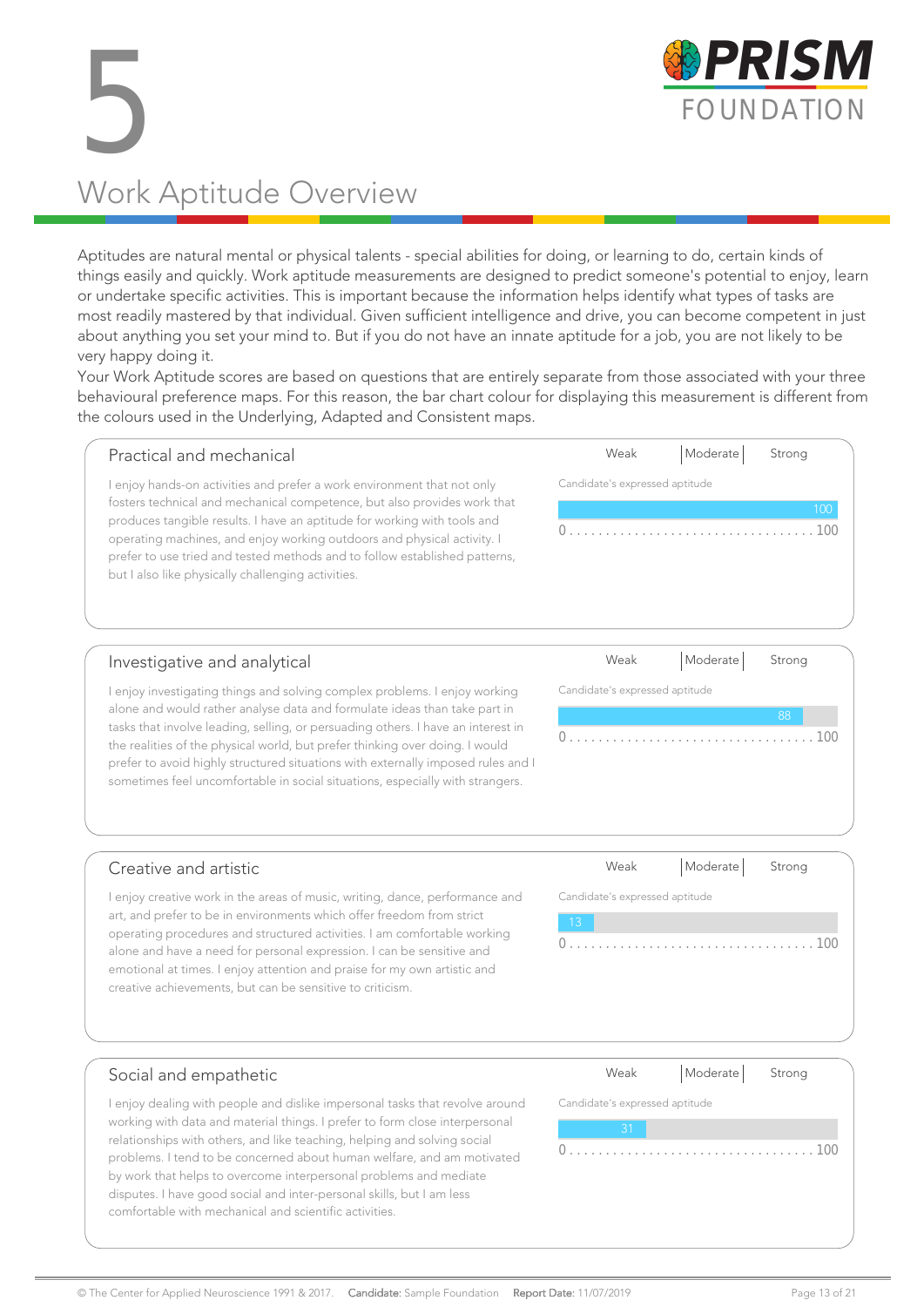## SPRISM Work Aptitude Overview [Continued]

#### Competitive and entrepreneurial

I enjoy leading, influencing, persuading or motivating others and place high value on status, power, money, and material possessions. I am competitive and ambitious and thrive on taking risks and making decisions. I take a spontaneous approach to challenges and enjoy work activities that have to do with starting up and carrying out projects, especially business ventures. I prefer to avoid routine or systematic activities which require attention to detail and adherence to a set routine.

#### Orderly and efficient

I am methodical, logical, orderly and efficient and I like to follow clearly defined procedures that keep things running smoothly. I prefer structure and order to ambiguity. As a result, I prefer to work with the paper and/or computer based aspects of a business such as accounting, record keeping, and data processing. I am most comfortable working in situations and on tasks in which personal responsibilities are clearly defined. As a result, I like things to go as planned and prefer not to have my routines changed or upset.

#### Mathematical and logical I enjoy analyzing and reasoning with numbers and can focus on large quantities of data for long periods without losing concentration. I have a high level of comfort with mathematical calculations and methods, and demonstrate strong numerical ability and accuracy.I use logic and reasoning to identify the strengths and weaknesses of alternative solutions, conclusions Weak | Moderate | Strong Candidate's expressed aptitude

#### Outgoing and expressive

or approaches to problems.

I enjoy interacting with a wide range of people, and I am comfortable expressing my own feelings and opinions. I do not enjoy working alone. I have high self-esteem and a positive and enthusiastic approach to life, and establish rapport quickly with strangers. I am self-confident and talkative, and tend to be naturally outgoing and persuasive. I am sometimes impulsive and easily bored, and, on occasions, I can be distracted and fail to follow tasks through to completion.

| Weak | Moderate | Strona |
|------|----------|--------|

0 . . . . . . . . . . . . . . . . . . . . . . . . . . . . . . . . . . 100

Candidate's expressed aptitude

10



Weak | Moderate | Strong

Weak | Moderate | Strong

0 . . . . . . . . . . . . . . . . . . . . . . . . . . . . . . . . . . 100

Candidate's expressed aptitude

Candidate's expressed aptitude



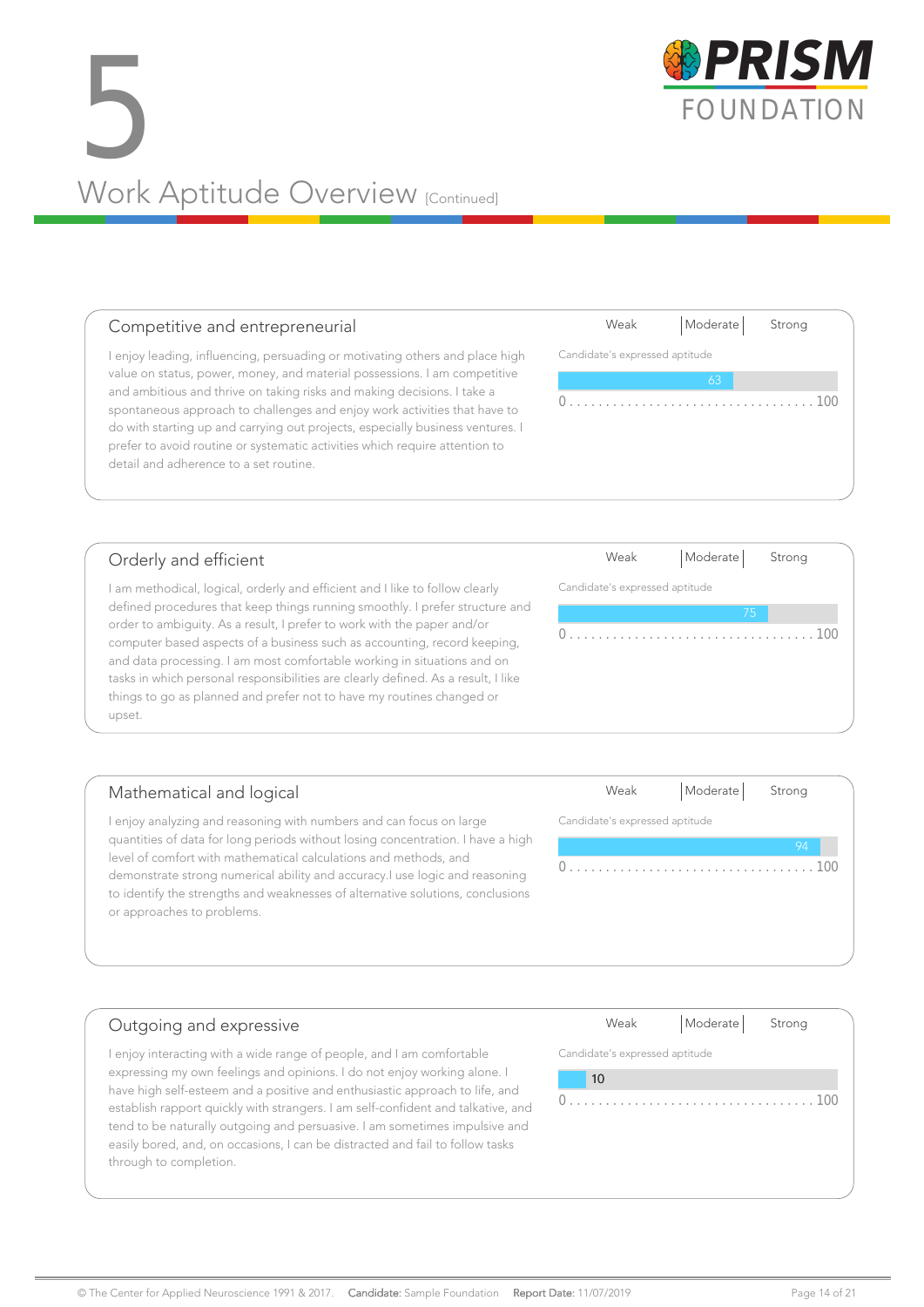

# Your Work Environment Preferences 5

Setting aside whether or not a candidate is eligible for a job or role, his or her success will depend in large part on the extent of match between them and their work environment.

Having a positive alignment between the employee and the work environment benefits the organisation in many ways. Important benefits include high levels of productivity and lower turnover rates.

The closer the match between people and their work environment, the more they enjoy and value their work. Individuals should, therefore, be given assignments that are consistent with their strengths and interests, and opportunities for continued learning and growth to reinforce those strengths and interests should be provided as well. Some work environments enhance an employees's performance, others inhibit that performance.

This Report highlights the impact of various work environment factors on your performance and it is predicted that your work performance is likely to be affected by the undermentioned work environments as follows:

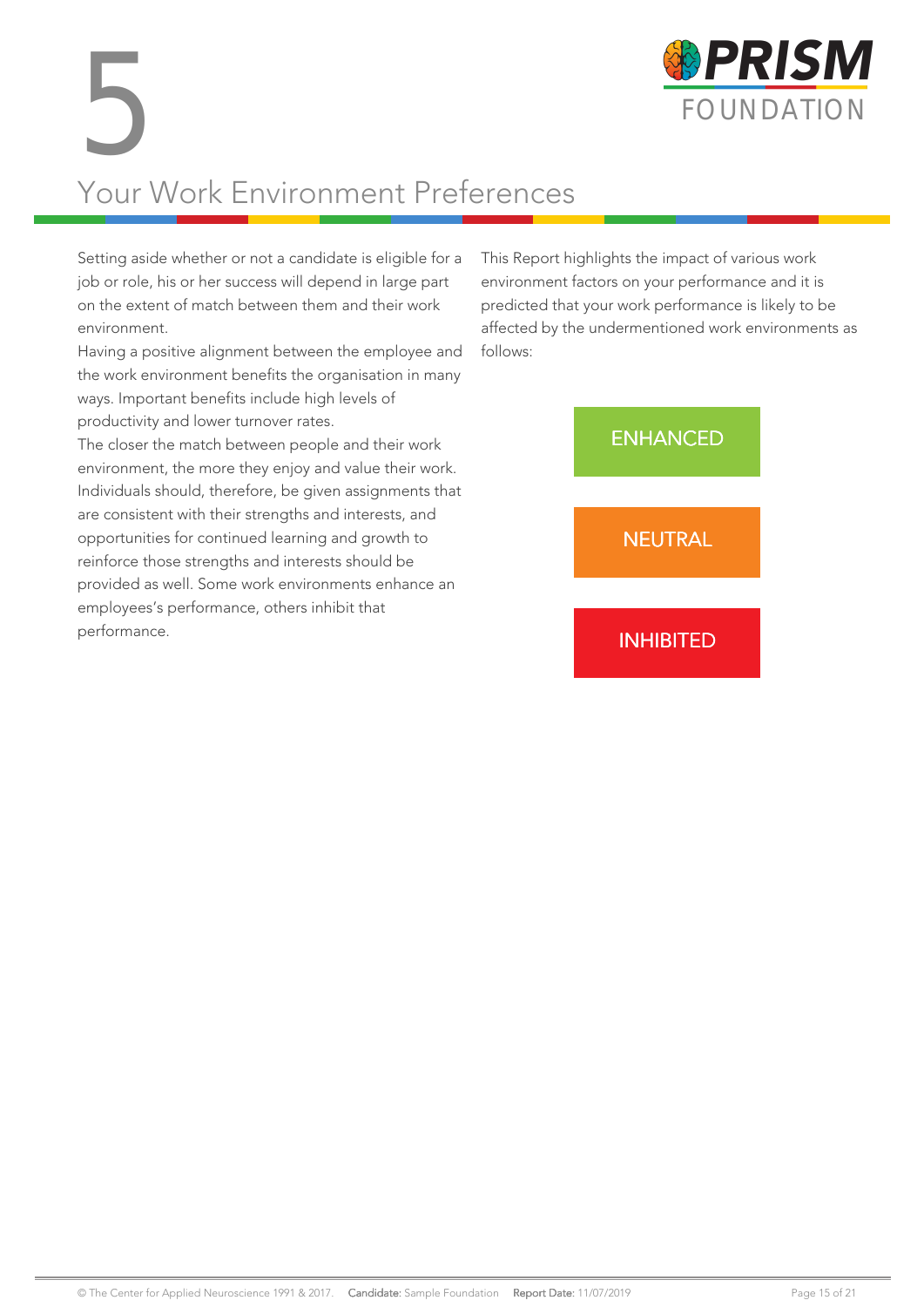

# Your Work Environment Preferences 5

Your scores in this section are based on your instinctive or underlying behaviours and reflect your ideal level of comfort with the relevant activities. It is, however, likely that you will feel the need to modify these preferences from time to time to cope with the demands of your everyday life.

Your performance is likely to be affected, as shown below, by a work environment in which:

| There is the opportunity to have a degree of independence to decide courses of action, policies etc and<br>have responsibility for control of resources and people.                        | <b>ENHANCED</b>  |  |
|--------------------------------------------------------------------------------------------------------------------------------------------------------------------------------------------|------------------|--|
| There is a need to influence, persuade or negotiate 'win-win' solutions rather than to exercise a formal<br>authority over others.                                                         | <b>INHIBITED</b> |  |
| Work takes place at a low or steady pace and where getting things right is more important than<br>meeting deadlines.                                                                       | <b>ENHANCED</b>  |  |
| There is significant recognition for personal achievement in some highly visible or public way.                                                                                            | <b>NEUTRAL</b>   |  |
| Creativity, imagination, innovation and abstract thinking are encouraged and where there is little<br>requirement to follow a format previously developed by others.                       | <b>INHIBITED</b> |  |
| The drive and ability to identify business opportunities are valued and in which job emphasis is strongly<br>focused on ambition and commercial success.                                   | <b>ENHANCED</b>  |  |
| There is a strong focus on thoroughly researching and recording factual data and where there is very<br>little tolerance for error.                                                        | <b>ENHANCED</b>  |  |
| There is considerable opportunity to engage in creative work in any of several artistic forms, displays<br>ideas in graphic form or conceptualizing new ways of dealing with old problems. |                  |  |
| People are encouraged to be self-sufficient and to take responsibility for their own workload and<br>productivity.                                                                         |                  |  |
| People are rewarded for achieving high performance and for displaying strong determination to<br>succeed despite difficult conditions, opposition or setbacks.                             |                  |  |
| Effective networking is seen as a key to success and where there are lots of opportunities for making<br>new contacts and developing relationships.                                        |                  |  |
| There are frequent opportunities for speaking publicly, as in giving formal presentations, to motivate,<br>influence or persuade others to follow a course of action, or change opinions.  | <b>INHIBITED</b> |  |
| The atmosphere is dynamic and fast-paced and where people are encouraged to take the initiative,<br>display optimism and make things happen.                                               | <b>INHIBITED</b> |  |
| Key<br><b>ENHANCED</b><br><b>NEUTRAL</b><br><b>INHIBITED</b>                                                                                                                               |                  |  |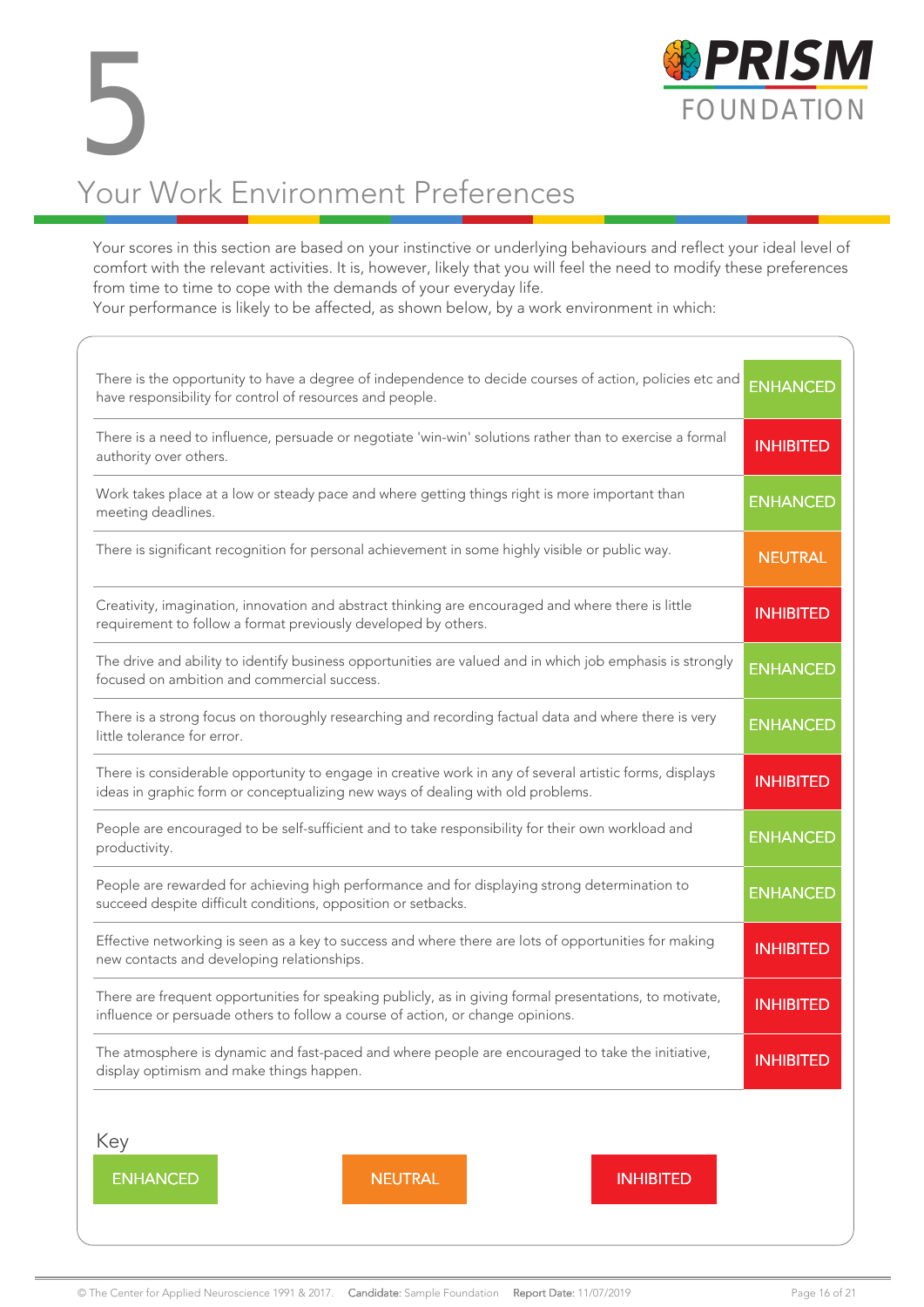

Your scores in this section are based on your instinctive or underlying behaviours and reflect your ideal level of comfort with the relevant activities. It is, however, likely that you will feel the need to modify these preferences from time to time to cope with the demands of your everyday life.

Your performance is likely to be affected, as shown below, by a work environment in which:

| There is little requirement to work in a highly structured way, or to comply with strict rules, regulations<br>or operating procedures.                                              |                 |  |  |  |
|--------------------------------------------------------------------------------------------------------------------------------------------------------------------------------------|-----------------|--|--|--|
| There is a strong emphasis on using mathematical calculations or formulae and where analytical skills,<br>logistical thinking and attention to detail are critical for success.      |                 |  |  |  |
| Strategic thinking is highly valued and where it is seen important to have a clear vision for the future.                                                                            | <b>ENHANCED</b> |  |  |  |
| Work routine and job duties are largely predictable and not likely to change over a long period of time.                                                                             | <b>ENHANCED</b> |  |  |  |
| Manual skills, technical and mechanical competence are fundamental to success and where physically<br>challenging activities are the common.                                         | <b>ENHANCED</b> |  |  |  |
| There is the opportunity to be involved in helping other people in a direct way, either individually or in<br>small groups and to develop close personal relationships.              | <b>ENHANCED</b> |  |  |  |
| Interacting with people, particularly strangers, against a background of frequent change and task variety<br>is a significant part of the daily work experience.                     |                 |  |  |  |
| There is the opportunity to undertake projects and to be able to determine the nature of what is to be<br>done, without any significant amount of contact or directions from others. |                 |  |  |  |
| There is a need to be challenging, forceful, ambitious and tough-minded, and where there are clear<br>win-and-lose outcomes.                                                         |                 |  |  |  |
| Work responsibilities frequently change in their content, pace and setting thus creating a constant<br>sense of novelty and a high level of excitement.                              |                 |  |  |  |
| There is a constant need to analyse or evaluate data to make astute judgements regarding the relative<br>merits of a variety of options and to make recommendations accordingly.     |                 |  |  |  |
| Bringing together and facilitating the positive interaction of different people for certain tasks and for<br>making the best use of each individual is fundamental for success.      |                 |  |  |  |
| Showing a high level of ambition and determination, coupled with strict adherence to rules and an<br>ability to remain calm under pressure, are essential qualities for success.     |                 |  |  |  |
| Key                                                                                                                                                                                  |                 |  |  |  |
| <b>ENHANCED</b><br><b>NEUTRAL</b><br><b>INHIBITED</b>                                                                                                                                |                 |  |  |  |

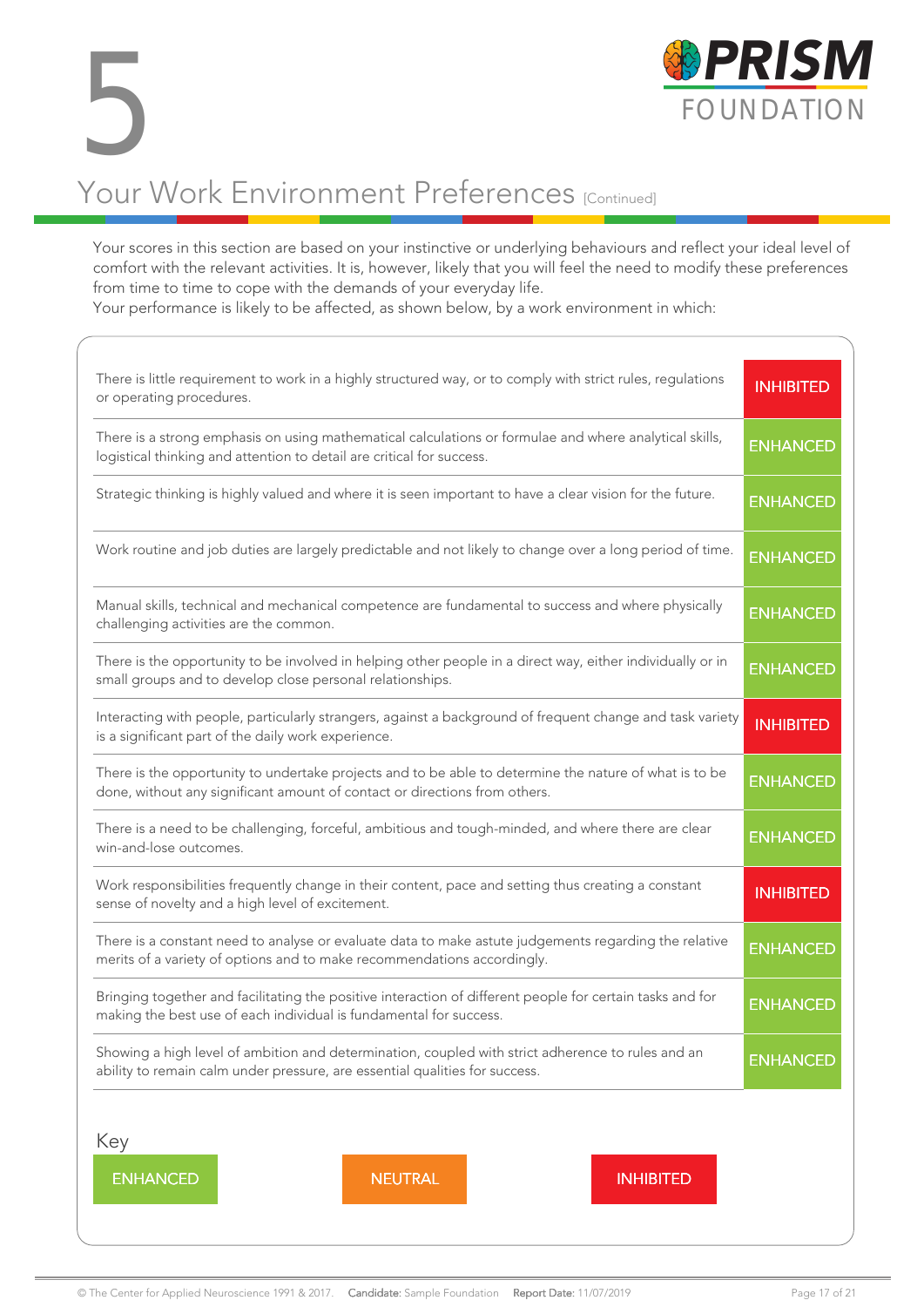#### © The Center for Applied Neuroscience 1991 & 2017. Candidate: Sample Foundation Report Date: 11/07/2019 Page 18 of 21

#### TYPICAL GREEN BEHAVIOUR:

- Opportunistic, adventurous
- Fast-paced, energetic
- Visualising, unconventional

#### OVERDONE GREEN BEHAVIOUR:

- Disorganised, casual
- Careless, impulsive
- Unfocused, scatter-brained
- Fails to complete, forgetful

#### WHAT 'TURNS ON' GREENS:

Greens love relating to and interacting with people in a positive, friendly environment. They need to have the opportunity to express their ideas and opinions. This helps them to achieve social recognition. If they are given the opportunity to create radical ideas, they will provide unlimited possibilities, and with such energetic enthusiasm, that others will be drawn in by their infectious optimism. If they have the freedom to be innovative and do things their way, there is no doubt they will produce ingenious results.

#### GREENS LOVE:

- Freedom
- Thinking laterally
- Enthusiasm
- Flexibility
- Little structure
- Creativity
- Individuality
- Imagination
- Open-mindedness
- Visionaries
- 
- 
- 
- Adaptability • Casual looseness
- Spontaneity

• Tedium • Immobility • Tunnel vision • Constraints • Lists

- Meeting lots of people
- Excitement
- Experimentation • Constant change
- Taking risks
- Entertaining others

• Being unpopular • Details • Repetition • Formality • Required protocol • Slow pace

#### WHAT 'TURNS OFF' GREENS:

GREENS ARE MOTIVATED BY: • New ideas and ways of working • Interesting people who like surprises • Variety in day-to-day tasks and projects • Opportunities to explore many different options

• Creative and innovative thinking

• Find new ways to solve problems • Start projects rather than finish them • Work fast and not worry about perfection • Ignore rules and policies they disagree with

• Use their imagination and create novel ideas

GREENS PREFER TO:

Greens are turned off by anything which they perceive as boring or ordinary. They have little tolerance for tedious details or the status quo, particularly when either slows down or blocks progress, growth or the creative process. It is best not to inhibit Greens with a lot of restrictions, because they will rebel and break the rules anyway. Give Greens plenty of freedom and leeway, and provide ample opportunities to use their inventive nature and they will be highly productive. Avoid telling them that there is only one answer, one option, or one point of view – their brain thinks laterally and will rarely be able to restrict possibility to a single outcome.

#### GREENS HATE:

- Routine • Boredom
- Narrow-mindedness
- Confinement
- Lots of details
- Structure • Exact expectations
- Nit-picking
- Rules
- Schedules
- Freedom to do things when they feel like it
- Thrills and challenges that push their limits
- Managing many activities at the same time
- Spontaneity and flexibility for quick changes
- Busy, chaotic, active, even noisy surroundings
- Avoid decisions and commitments when possible
- Challenge accepted standards and procedures
- Surprise people with the unexpected
- Be creatively different, not practical
- Live and work in an unstructured environment

NOTE: The above comments relate to Underlying scores of 60% or more, or Consistent scores of 60% or more.

- Flexible, multi-talented • Innovative, creative • Free-spirited, versatile
	- Multi-tasking, adaptable
	- Spontaneous, unstructured
	- Enthusiastic, sense of humour

• Undisciplined, ignores rules • Unpunctual, irresponsible • Frivolous, unrealistic • Exaggerating, inaccurate

PRISM Quadrant Colour Characteristics - Greens

- Inventive, original
	-

- Unpredictability
- 
- Dynamic atmosphere
- 
- 
- - Having fun
		- -
			-
- 
- Superficial, evasive
- Over-optimistic



Underlying preference



- 
- Few rules • Innovation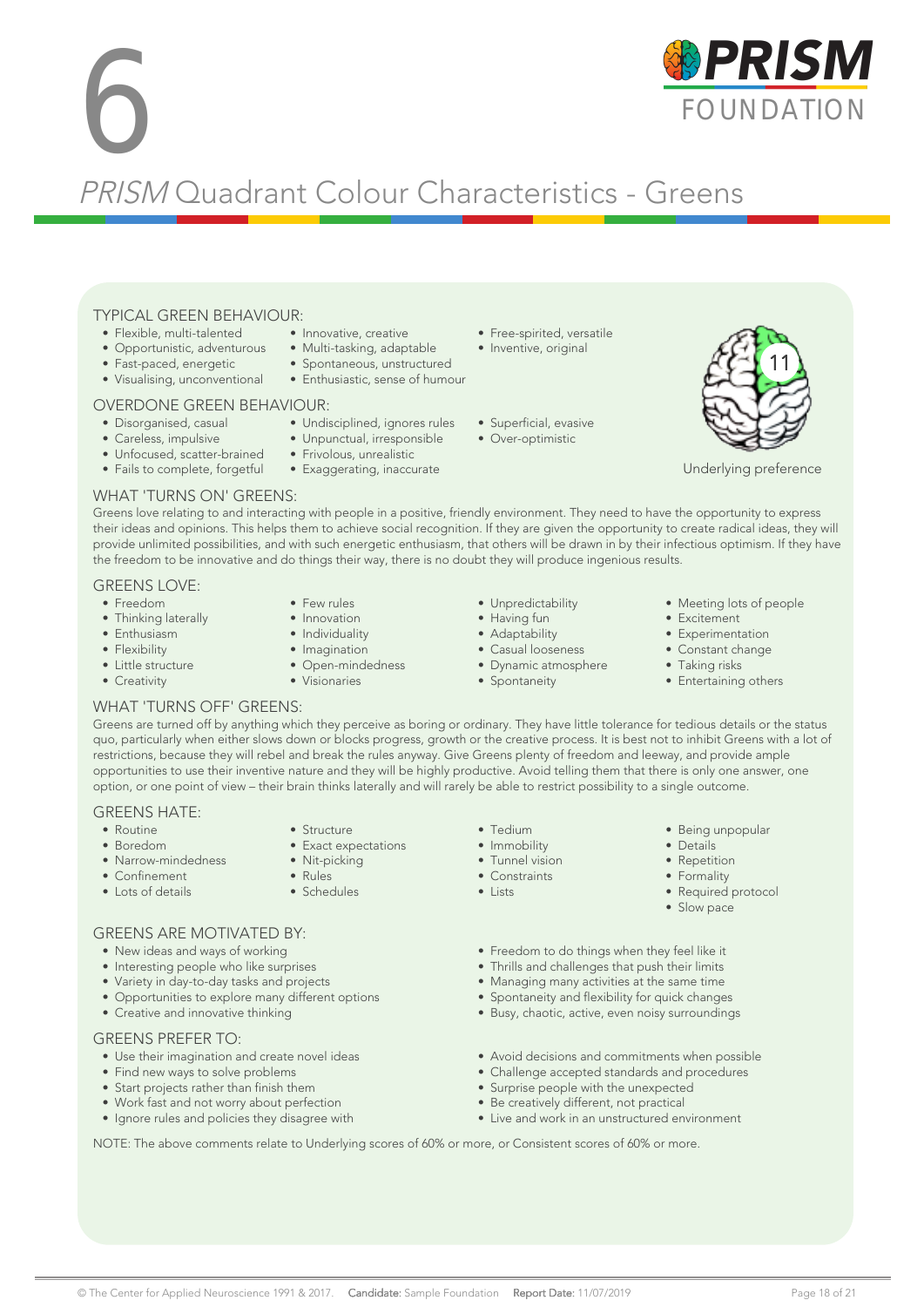# **6 FOUNDATION** PRISM Quadrant Colour Characteristics - Blues

#### TYPICAL BLUE BEHAVIOUR: • Peace-loving, kind

- Supportive, sensitive
- Friendly, likable
- Slow-paced, laid-back
- Good listener, sympathetic
- OVERDONE BLUE BEHAVIOUR:

#### • Dependent, shy

- 
- Procrastinating, lackadaisical Easily hurt, withdrawn • Unassertive, meek
- 
- Complaining, over-sensitive Over-anxious to please

#### • Generous, giving

- Process-centered, kindhearted
- Patient, unassuming
- Easily intimidated, distressed
- Clinging, possessive



Underlying preference

#### WHAT 'TURNS ON' BLUES:

Blues are team players who have a desire to please and maintain stability in a group, even if it means sacrificing their own personal goals. Blues are driven by harmony, agreement and loyalty. They prefer to keep things as they are and provide a stabilising influence by the consistent way in which they go about their day-to-day work. They do well in handling routine matters. Change, therefore, is unwelcome. If they have a friendly, low-stress and slow-paced work environment, there is no doubt that they will be happy, committed workers who will do their best to please those with whom they work, and lend a helping hand along the way.

#### BLUES LOVE:

- Stability
- Cooperation
- Teamwork
- Pleasant people
- Helping others • Camaraderie
- Loyalty/trust
- Emotional support

• Helpful, hospitable • Caring, nurturing • Understanding, patient

• Insecure, worried

• Soft, vulnerable

- Harmony
- Few pressures
- Relationships

• Fast pace • Negative attitude • Competition • Isolation • Impatience

- Slow pace
- Kindness
- Teaching and counselling
- Feeling needed
- Resolving conflicts
- Communication
- Routine
- Friendliness
- Being valued
	- Encouragement

• Uncooperativeness

• Pressure • Rudeness • Controversy • Work overload

• Low stress

#### WHAT 'TURNS OFF' BLUES:

Blues are turned off by anything which they perceive as rude or insensitive. They have little tolerance for aggressive, self-centred behaviour, particularly when it can hurt or embarrass others. Blues need acceptance and assurance. They struggle when dealing with fear of conflict and/or the loss of a stable environment. Should conflict exist, they tend to become distressed and prone to worry or anxiety. It is best not to rush Blues. They function best in an easy-going, low-key environment where they can take their time to make decisions. They tend to seek a compromise or avoid making a difficult decision. Blues put people first, so it is important to communicate with them in a warm and friendly manner.

#### BLUES HATE:

- Change
- Aggressive behaviour
- Feeling excluded
- Lack of teamwork
- Conflict

#### BLUES ARE MOTIVATED BY:

- Being valued
- Shared values
- Selling something they believe in
- Democratic processes
- Feeling part of a united team
- Working together cooperatively

#### BLUES PREFER TO:

- Feel comfortable and secure
- Be quiet, friendly and responsible
- Offer their services
- Solve people problems
- Talk with close friends
- Please others
- Heavy responsibilities
- Deadlines
- Making decisions
- Being put in the spotlight
- Insensitivity
- Opportunities to be of genuine help
- Being around positive people
- People who need and appreciate them
- Helping others
- Helping resolve conflict
- Make other people feel good
- Give credit to those who deserve it
- Be supportive and generous
- Take their time and work at a steady pace
- Be loyal and reliable
- Live and work in an environment that is stable and secure and where they don't have to make difficult decisions

NOTE: The above comments relate to Underlying scores of 60% or more, or Consistent scores of 60% or more.

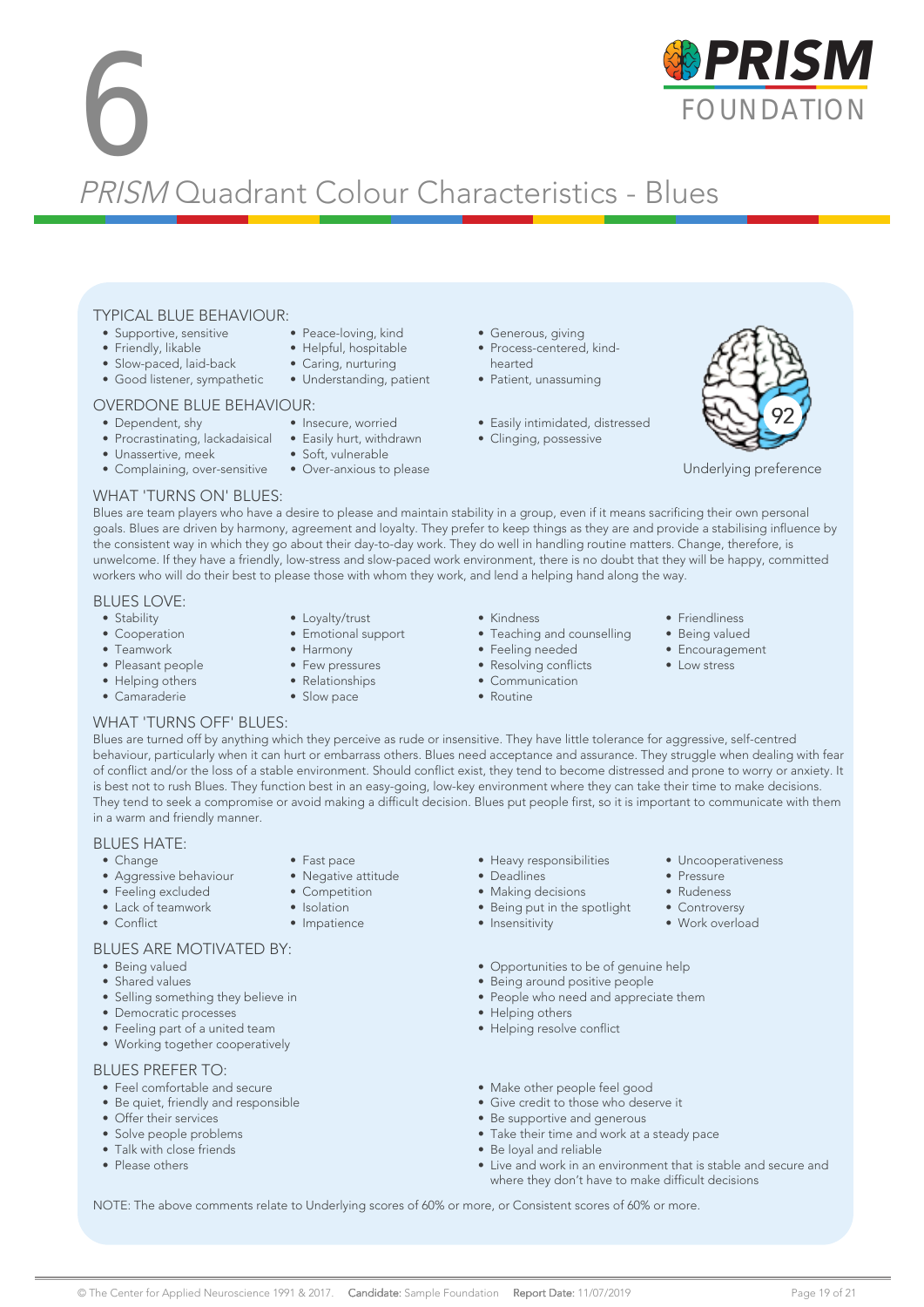# **6 FOUNDATION** PRISM Quadrant Colour Characteristics - Reds

#### TYPICAL RED BEHAVIOUR:

- Controlling, independent
- Assertive, authoritative
- Fast-paced, energetic
- Decisive, self-starting
- 

#### OVERDONE RED BEHAVIOUR:

- 
- Aggressive, pushy
- Controlling, paranoid
- Impatient, volatile
- Direct, forthright • Competitive, ambitious • Task oriented, forceful
- 
- Domineering, demanding Autocratic, argumentative

• Goal-centred, determined

- Abrasive, irritable
- Dictatorial, judgmental • Ruthless, power-hungry
- 
- Hard-working, accountable
- Results-driven, daring
- Poor listener, egocentric
- Insensitive, belligerent



Underlying preference

#### WHAT 'TURNS ON' REDS:

Reds love to accept challenges, create action and achieve results. They are driven to overcome opposition in order to accomplish goals. They are quick to seize opportunities that allow them to assume control of their environment. If they know that there are rewards and recognition available for those who produce the best results, they will be among the top performers. In pursuing their goals, Reds sometimes regard the opinions of others as obstacles rather than helpful suggestions. They possess a remarkable ability to thrive in difficult and demanding environments.

#### REDS LOVE:

- Having authority
- Lots of action
- Being the best
- Challenge
- Making decisions
- Deadlines
- Goals
- Public recognition
- Responsibility
- Competition
- Independence

• Irresponsibility • Dependency • Lack of initiative • Overly sensitive people

• Apathy

- 
- Negotiating • Winning
	-
- Practicality
	-
- Power and control
- Productivity
- Speed
- Taking charge
- Opportunities to gain status
- Leadership roles
- Hard work

• Close supervision • Obstructive practices

• Self-pity

• Taking tough decisions

#### WHAT 'TURNS OFF' REDS:

Reds are irritated by anything that they perceive to be a waste of their time. They have little tolerance for long, repetitive discussions, particularly when firm decisions are not reached so that tasks can get underway immediately. It is best not to mention anything to Reds which can't or won't take place until well into the future, because they will become frustrated if they can't start on it right away. Plan ahead what you want to communicate to Reds, and say it as briefly and to-the-point as possible. Avoid telling Reds more details than they actually want or need to know – it frustrates them to have to read through apparently irrelevant information to get to the bottom line of any message.

#### REDS HATE:

- Indecision
- Bureaucracy
- Slow pace
- Excuses
- Small-talk

#### REDS ARE MOTIVATED BY:

- Competition, real or imagined
- Important goals that must be met by a deadline
- Roles to keep them challenged and busy
- Authority to negotiate and make some decisions
- Independence, without close supervision

#### REDS PREFER TO:

- Compete to win or to achieve targets
- Have the authority to take the decisions necessary to achieve goals
- Solve problems physically
- Work without a lot of assistance
- Make decisions that save time
- Handle strong pressures
- Irrelevant information
- Long explanations
- Having little to do
- Delaying decision making
- Having to follow orders
- Tough assignments
- Leadership roles, formal or informal
- Opportunities to achieve higher status
- Public recognition for their accomplishments
- Productivity and initiative in others
- Meet tight deadlines
- Get right to the bottom line
- Be given clear instructions
- Negotiate conditions • Break rules if necessary
- Live and work in an environment that allows them to be in control and create results

NOTE: The above comments relate to Underlying scores of 60% or more, or Consistent scores of 60% or more.







- Important tasks
-